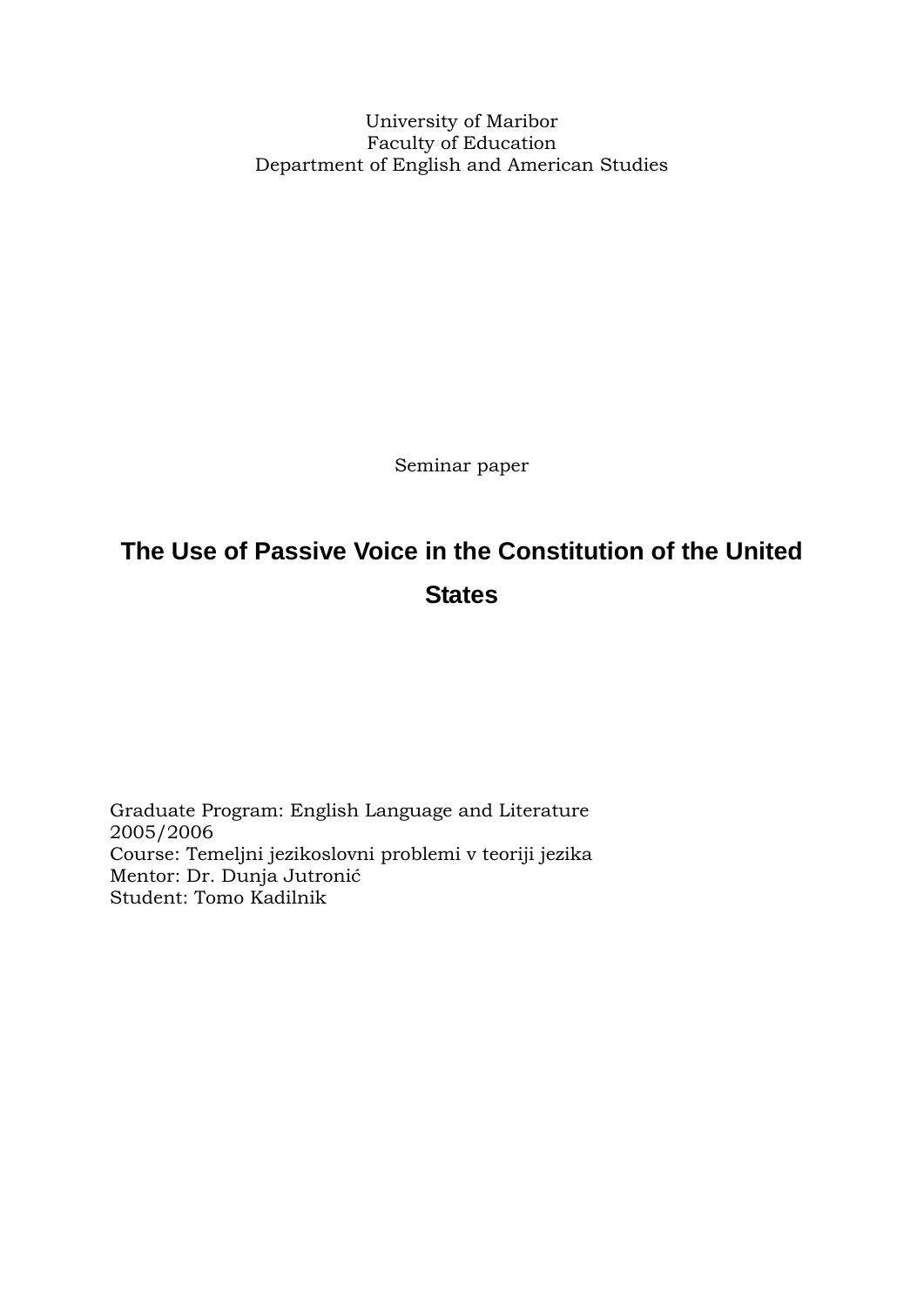#### **Abstract**

The paper discuses the use of the passive voice in the Constitution of the United States. Chapter 1 focuses its attention on the syntax of the passive and on pragmatic factors favouring actives or passives. Chapter II analyses the constitutional text with reference to the frequency of different verb constructions (passive – active, finite – non-finite, long passives – short passives) and to pragmatic factors that favour the use of one construction over the others. The results show relatively high frequency of finite verb constructions, and a high share of passive verb constructions. The presence of non-finite long forms is even five times as high as in academic prose. The strongest factors that favour passive over the active voice are the nature of the legal register, the omission of the subject of the active verb, the organisation of the text, the capacity of non-finite passive constructions, which may carry additional information and restrictions of various collocations to either of the constructions.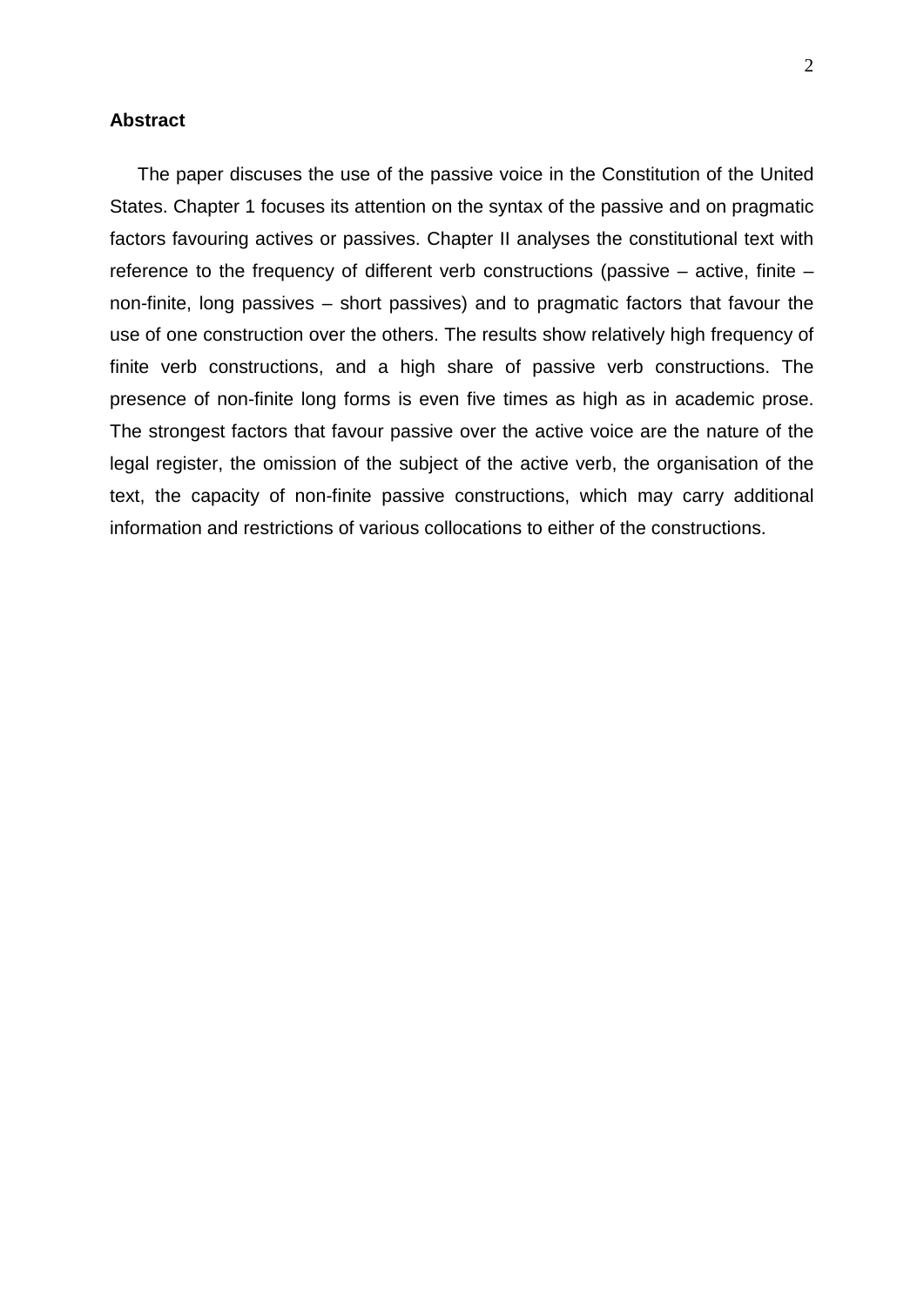#### **Contents**

| 1.7 The internalised complement and the distinction between long and short passives 7 |
|---------------------------------------------------------------------------------------|
|                                                                                       |
|                                                                                       |
|                                                                                       |
|                                                                                       |
|                                                                                       |
|                                                                                       |
|                                                                                       |
| 2. The use of passive voice in the Constitution of the United States  16              |
|                                                                                       |
|                                                                                       |
|                                                                                       |
|                                                                                       |
| 2.3.2 Distribution of short and long passives in the finite and non-finite            |
|                                                                                       |
|                                                                                       |
|                                                                                       |
|                                                                                       |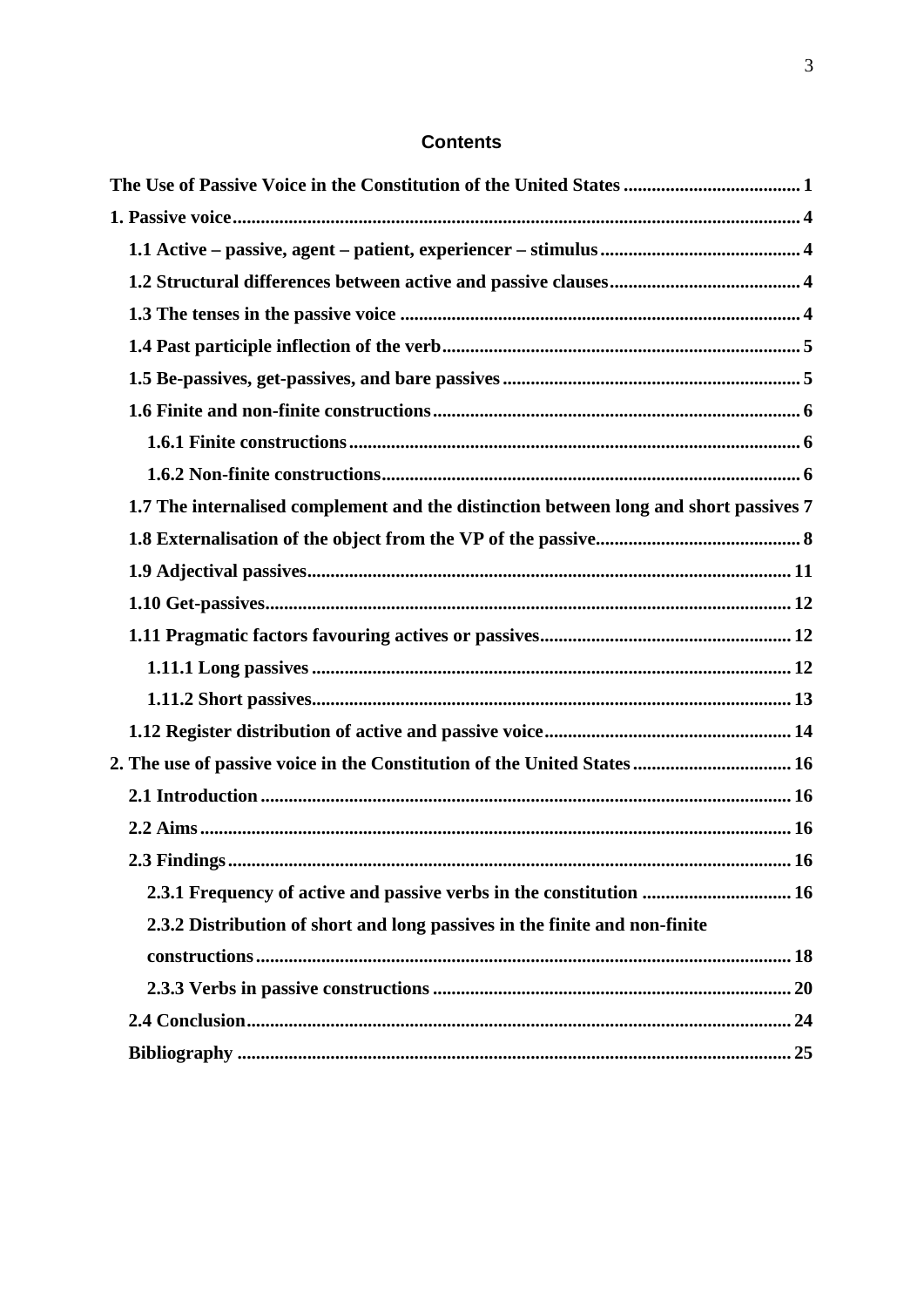# <span id="page-3-0"></span>**1. Passive voice**

# <span id="page-3-1"></span>**1.1 Active – passive, agent – patient, experiencer – stimulus**

The general term **voice** applies to a system where the contrasting forms differ in the way semantic roles are aligned with semantic functions, normally with some concomitant marking on the verb. The terms **active** and **passive** are applied on the basis of the alignment of roles with functions in clauses.

[1] i *Oswald assassinated Kennedy*.

…… ii *Kennedy was assassinated by Oswald*.

[2] i *Most members of the cabinet hated the premier*. ii *The premier was hated by most members of the cabinet*.

The issue of which clauses in English are active and which are passive is to be determined by their **syntactic properties**. Therefore examples [1i, 2i] are called active because syntactically [1i] belongs to [2i], and examples [1ii, 2ii] are called passive because [1ii] belongs to [2ii].

However, there is a significant difference between [1] and [2]:

 Example [1i] is called active because the subject, *Oswald*, is aligned with the **active role**, with the role of **agent**; *Oswald,* performed and action. Example [2i] is called passive because the subject, *Kennedy*, is associated with the **passive role**, the role of **patient**.

 It is not the same with [2]. Example [2i] is called passive, but the subject, *most members*, is associated with the role of **experiencer** rather than agent, while [2ii] is called passive where the subject, the premier, is associated with the role or **stimulus**.

# <span id="page-3-2"></span>**1.2 Structural differences between active and passive clauses**

| [3] | Pat stole my surfboard.         | (active)  |
|-----|---------------------------------|-----------|
|     | My surfboard was stolen by Pat. | (passive) |

- a) The subject of the active (*Pat*) appears in the passive as the complement of the preposition *by*.
- b) The object of the active (*my surfboard*) appears as the subject of the passive.
- c) The verb of the active appears in the passive in the past participle form (*stolen*).
- d) The passive contains an extra verb, the auxiliary *be*.

#### <span id="page-3-3"></span>**1.3 The tenses in the passive voice**

The Passive voice is formed by means of an appropriate tense of the verb *be* as an auxiliary verb and the past participle of the verb required:

| $\blacksquare$ . $\blacksquare$ . $\blacksquare$<br>$\blacksquare$<br>. 196<br>ᇬᆺ |
|-----------------------------------------------------------------------------------|
|-----------------------------------------------------------------------------------|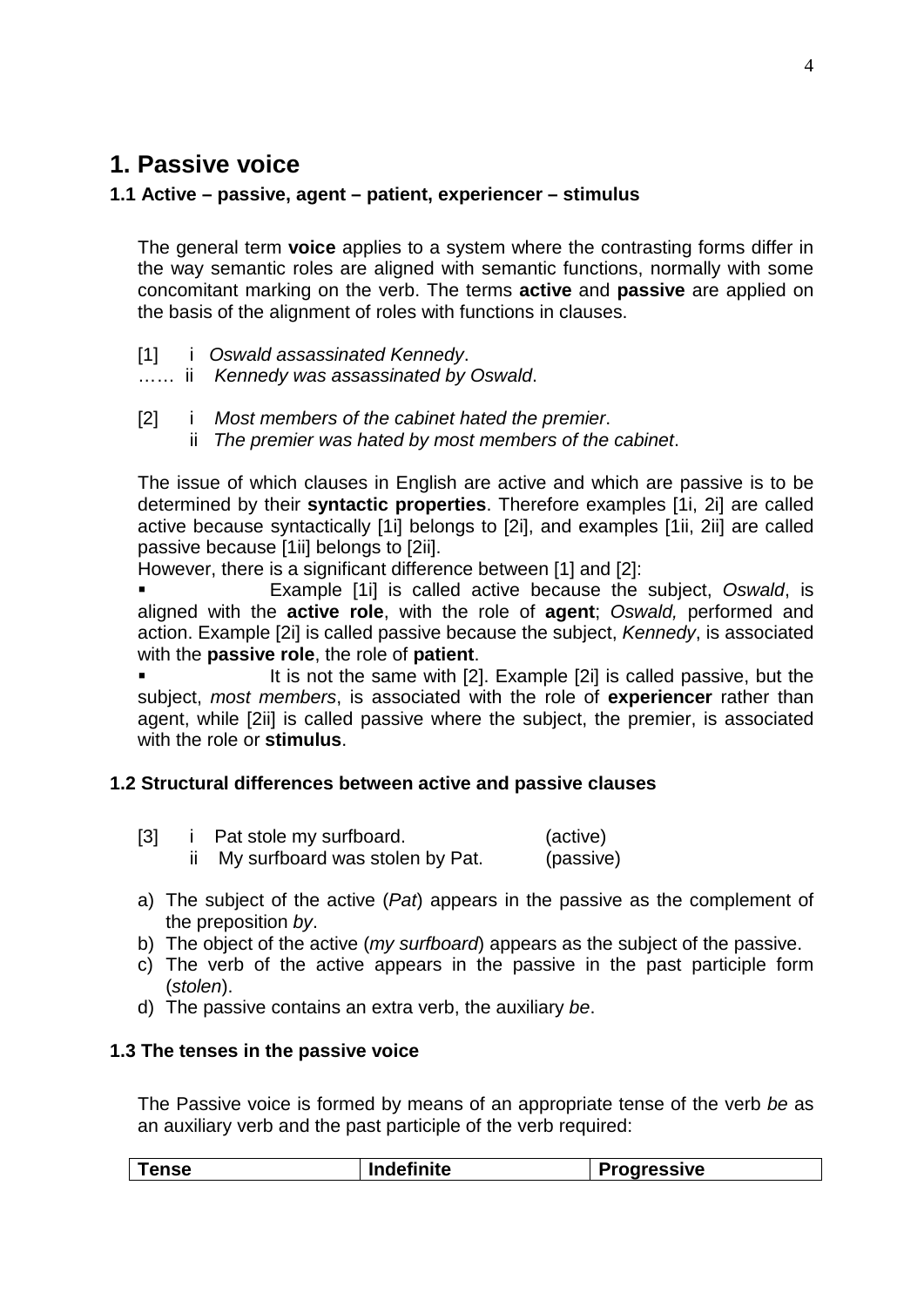| Present                    | I am asked               | I am being asked  |
|----------------------------|--------------------------|-------------------|
| Present perfect            | I have been asked        |                   |
| Past                       | l was asked              | I was being asked |
| Past perfect               | I had been asked         |                   |
| <b>Future</b>              | I shall be asked         |                   |
| Future perfect             | I shall have been asked  |                   |
| <b>Present conditional</b> | I should be asked        |                   |
| Past conditional           | I should have been asked |                   |
|                            |                          |                   |

(Blaganje and Konte, 1995, p. 294)

# <span id="page-4-0"></span>**1.4 Past participle inflection of the verb**

The passive represents one of the two uses of the past participle form of the verb. The perfect use is normally found in the complement of auxiliary have as in:

#### *Pat has stolen my surfboard.*

There are certain places, however, where perfect and passive uses are in immediate contrast:

*i Considered by many overqualified for the post, she withdrew her application. ii…Now fallen on hard times, he looked a good deal older.* 

The passive (i) can be recognised by the internalised complement *by many overqualified for the post* and by the fact that the VP lacks the object that we have in active *Many considered her overqualified for the post*.

The active (ii) can be recognised by the interpretation *He had fallen on hard times*.

There is one construction of the passive in which the verb appears in the gerundparticiple form:

#### *This draft needs checking carefully by the editor.*

This sentence can be paraphrased as *This draft needs to be checked by the editor*. The paraphrase contains by phrase in internalised complement function, which is sufficient to establish it as passive. It is referred to as a '**concealed passive'**.

#### <span id="page-4-1"></span>**1.5 Be-passives, get-passives, and bare passives**

Not all passive clauses contain *be*; some have *get* instead, while there are also passives that contain neither of these verbs. These latter we call **bare passives**.

| Kim was mauled by our neighbour's dog.                                        | (be-passive)   |
|-------------------------------------------------------------------------------|----------------|
| ii Kim got mauled by our neighbour's dog.                                     | (get-passive)  |
| iii He saw Kim mauled by our neighbour's dog.                                 | (bare passive) |
| iv The guy mauled by our neighbour's dog is in intensive care. (bare passive) |                |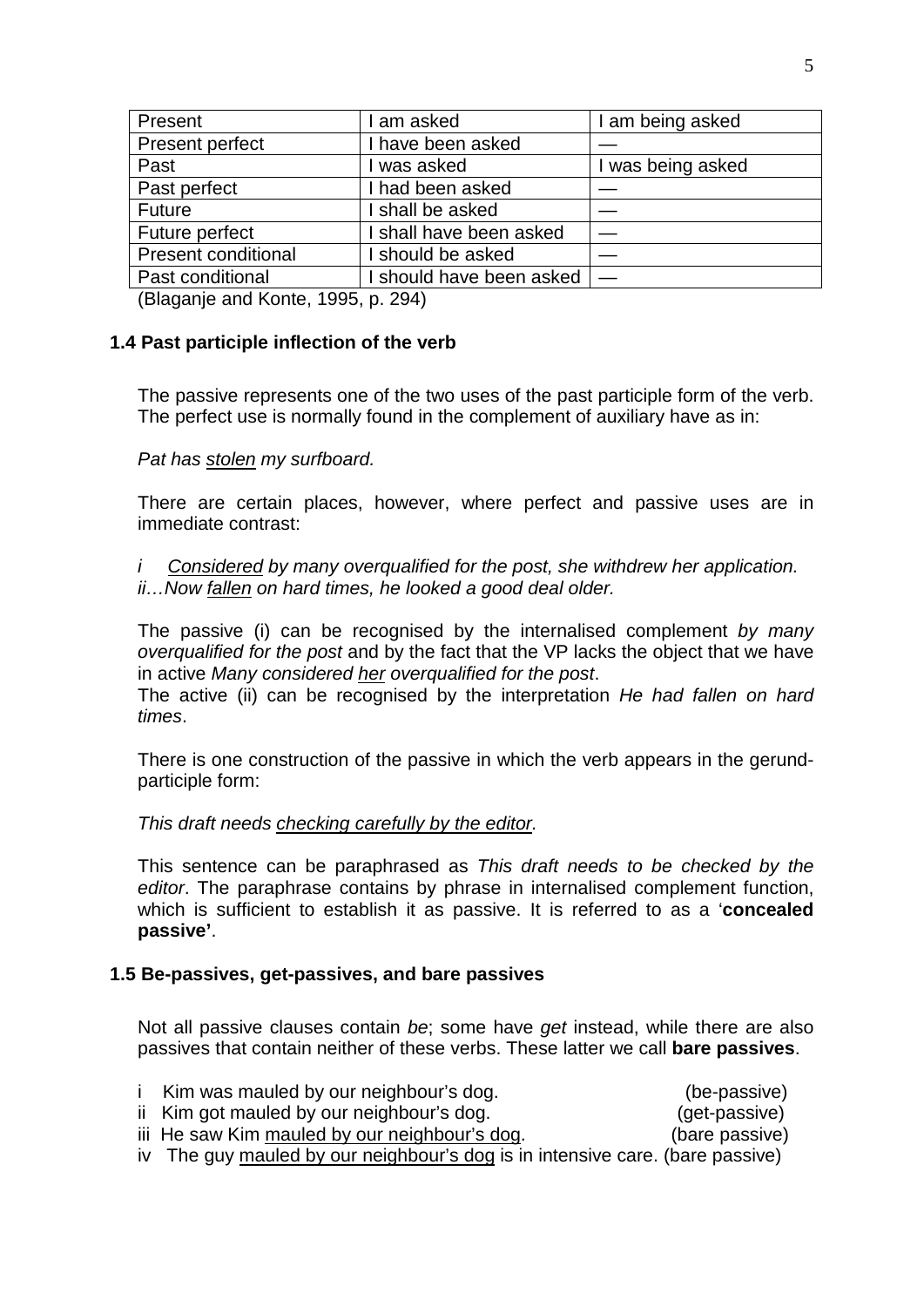Bare passives usually have no overt subject, as in (iii) where *Kim* is syntactically an object in the *see* clause.

Some examples where a bare passive does have an overt subject:

*All things considered, we're lucky not to have been sued for a lot more. (short) My house wrecked by a tornado is something I don't ever want to see. (long)*

Because the verb is in the past participle form, such clauses are always **nonfinite** and hence restricted to subordinate position; passive main clauses always contain either *be* or *get*.

**Expanded passives** contain either *be* or *get* as catenative verbs taking non-finite complements. Such expansion enables the passive clause to occur in any syntactic context instead of being restricted to dependent position like bare passives.

#### <span id="page-5-0"></span>**1.6 Finite and non-finite constructions**

Biber, Douglas, et al. (1999, p. 935-937) provide a list of types of finite and nonfinite constructions of passives.

# <span id="page-5-1"></span>**1.6.1 Finite constructions**

#### **a) Short passive with stative verb**

Stative passives describe the state resulting from an action, rather than the action itself:

*Andy may be adopted or something like that. Of course the phone was smashed.* 

This structure forms a cline with the copular verb + past participial clause pattern.

#### **b) Short passive with dynamic verb**

Dynamic passives describe an action rather than the resulting state:

*It was stolen from my car. My car was broken into.* 

#### **c) Get-passives**

*You're getting spoiled, he says.* 

#### **d) Long passives**

*I'm influenced by all kinds of things.* 

#### <span id="page-5-2"></span>**1.6.2 Non-finite constructions**

#### **a) Postmodifier of noun, short passive**

*That would be the cause of death, I think, heavy blow from a piece of lead piping wrapped in a sock.*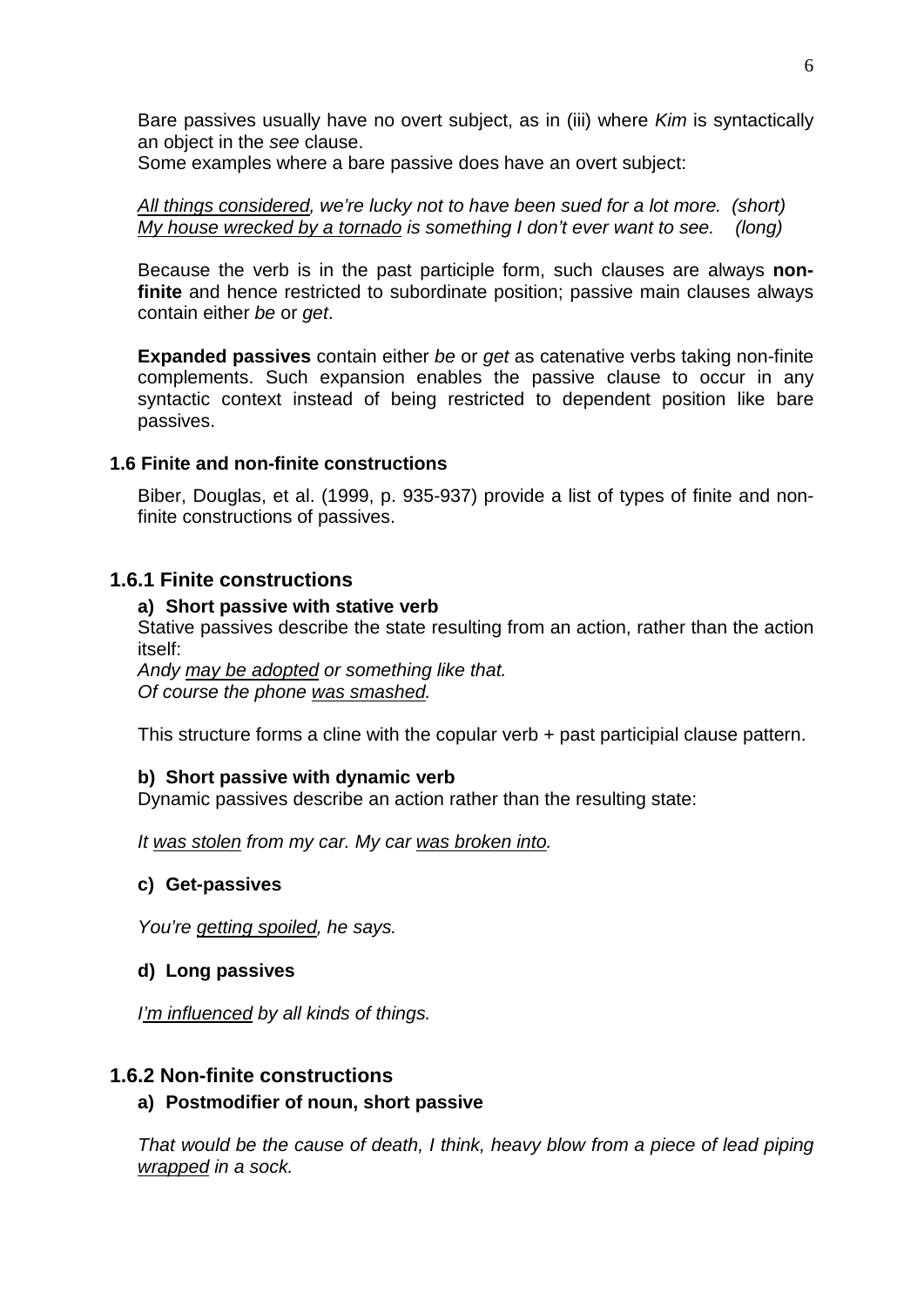*The major weather factors involved are apparently temperature and precipitation.* 

# **b) Postmodifier of noun, long passive**

*If further, he feels that the free market policies and values embraced by Mrs Thatcher have done much to create a divided nation, dominated by Pharisees, he should feel free to offer his opinion. Let us look at an example given by Baillieul et al.* 

# **c) Infinitive or** *ed***-clause complement of a verb, short passive**

*My dad's having all the locks changed. We know with some confidence that if greenhouse gases continue to be emitted with their present quantities, we will experience unprecedented rates of sea-level rise.* 

# **d) Infinitive or ed-clause complement of a verb, long passive**

*That the windscreen wipers started to work can properly be said to have been caused by a set of things.* 

# **e) To-infinitive complement of an adjective, short passive**

*But there is no debate, and any decisions are likely to be taken.* 

# **f) Supplementive adverbial ed-clause, short passive**

*He looked like a man born with the Tory party in mind, his patrician head set on an aristocratic frame, a mane of hair combed meticulously into place.* 

# **g)** *Ing***-clause complement of a preposition, long passive**

*Senhora Neto-Kiambata had the honour of being received by The Prince of Wales and The Prince of Edward.* 

# **h) Supplementive adverbial** *ed***-clause, long passive**

*The club looked like a palace, a heavy Baroque building writhing with nymphs and naians, its portals supported by a quartet of Herculean pillars.* 

# <span id="page-6-0"></span>**1.7 The internalised complement and the distinction between long and short passives**

- a) The PP *by Pat* in [3ii] we refer to as the **internalized complement**: in the active *Pat* is the subject and hence external to the VP
- b) With a small number of exceptions, the internal complement is omissible, and we accordingly distinguish between **long passives** and **short passives**.

[4] LONG PASSIVES SHORT PASSIVES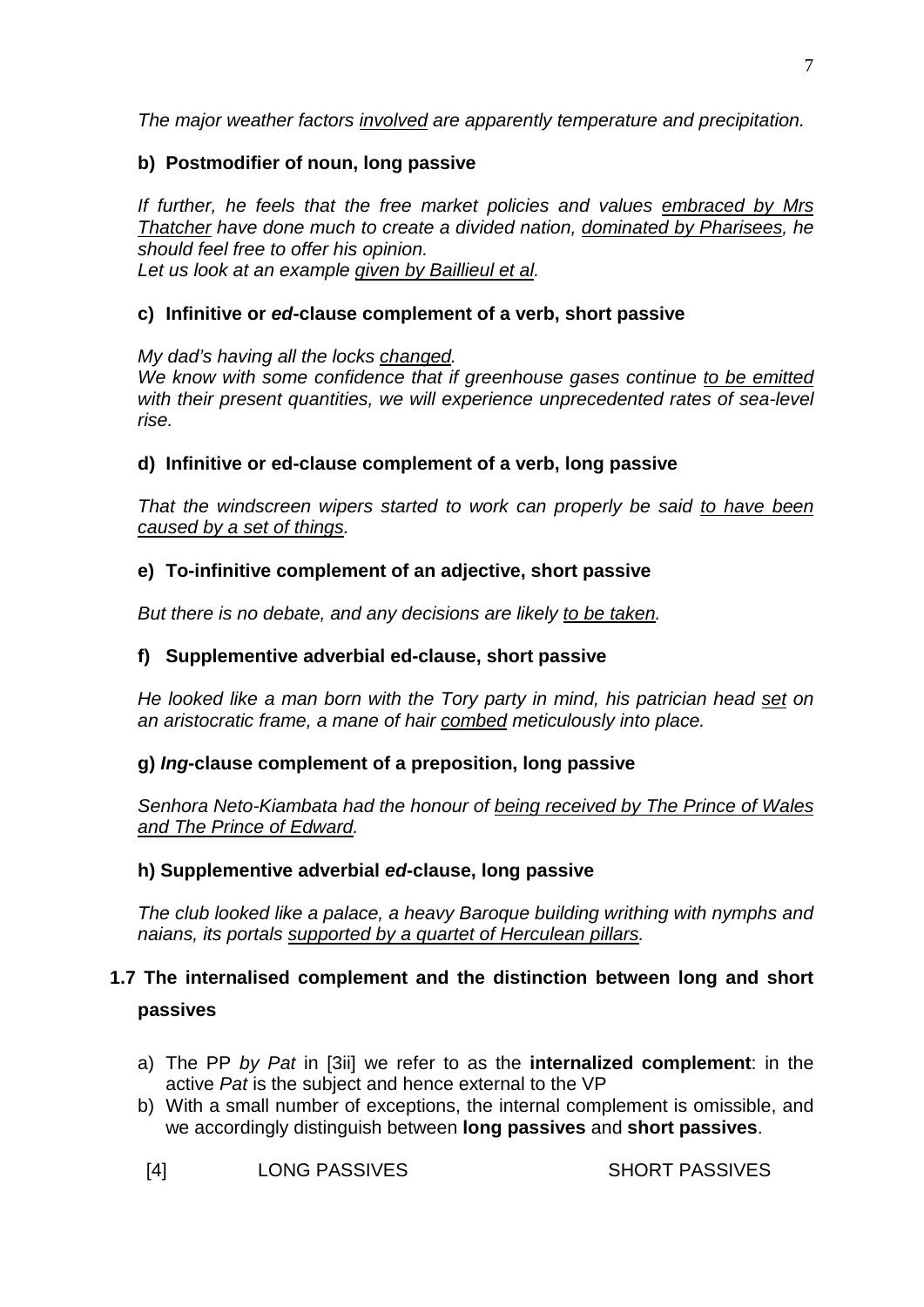- i a. My surfboard was stolen by Pat. b. My surfboard was stolen.
- 
- ii a. His plan was rejected by the board. b. His plan was rejected.
- 
- c) Short passives have no exact active counterpart.
	- An active clause will encode some information about the subject that is not explicitly encoded in a short passive even if part or all is implied or suggested.
	- The preposition by has numerous uses other than of marking the internalised complement. *This result was achieved by dubious means* is thus a short passive with a *by* phrase functioning as **a means adjunct**, just as it does in the active *They achieved this result by dubious means*.

# <span id="page-7-0"></span>**1.8 Externalisation of the object from the VP of the passive**

Just as the external complement of the active, the subject, appears internal to the VP in the passive, so the internal complement of the active, the direct object, is external to the VP in the passive.

The VP of the passive lacks a complement that is present in the corresponding active – complement that appears as subject of the passive clause; or if the clause has no overt subject, one that represents the understood subject.

The kind of the complements that can be externalised this way, identified by their function in the active counterpart:

#### **a) Direct object of monotransitive clause**

a. The hail damaged the car. b. The car was damaged by the hail.

Most verbs taking just one object permit passivisation. But there are restrictions. Some examples of actives that in the sense illustrated, do no occur in the passive voice:

- verb *befall*: *A strange adventure befell him*.
- verb *fail* in the sense of "let down": *He failed her*.
- *Do you think [this behaviour becomes you]?*
- *This resort boasts the best beaches on the coast.*
- *This bottle contains the milk you need for your breakfast.*
- *A packet of cigarettes costs around seven dollars.*
- *Three squared equals nine.*
- *These shoes fit me perfectly.*
- *Jill has the best qualifications.*
- *This auditorium holds about a hundred people.*
- *Most people lack the energy that she has.*
- *I don't think [they mind your criticism].*
- *The enemy numbered over 5,000.*
- *They're talking politics again.*
- *This suitcase weighs exactly that amount.*

With some verbs the direct object cannot be externalised when it combines with some other complement – a catenative or predicative complement:

- *They want Paul to resign*. (to resign a catenative complement)
	- *People here like beer lukewarm*. (predicative complement)

**b) Indirect and direct objects in ditransitive clauses**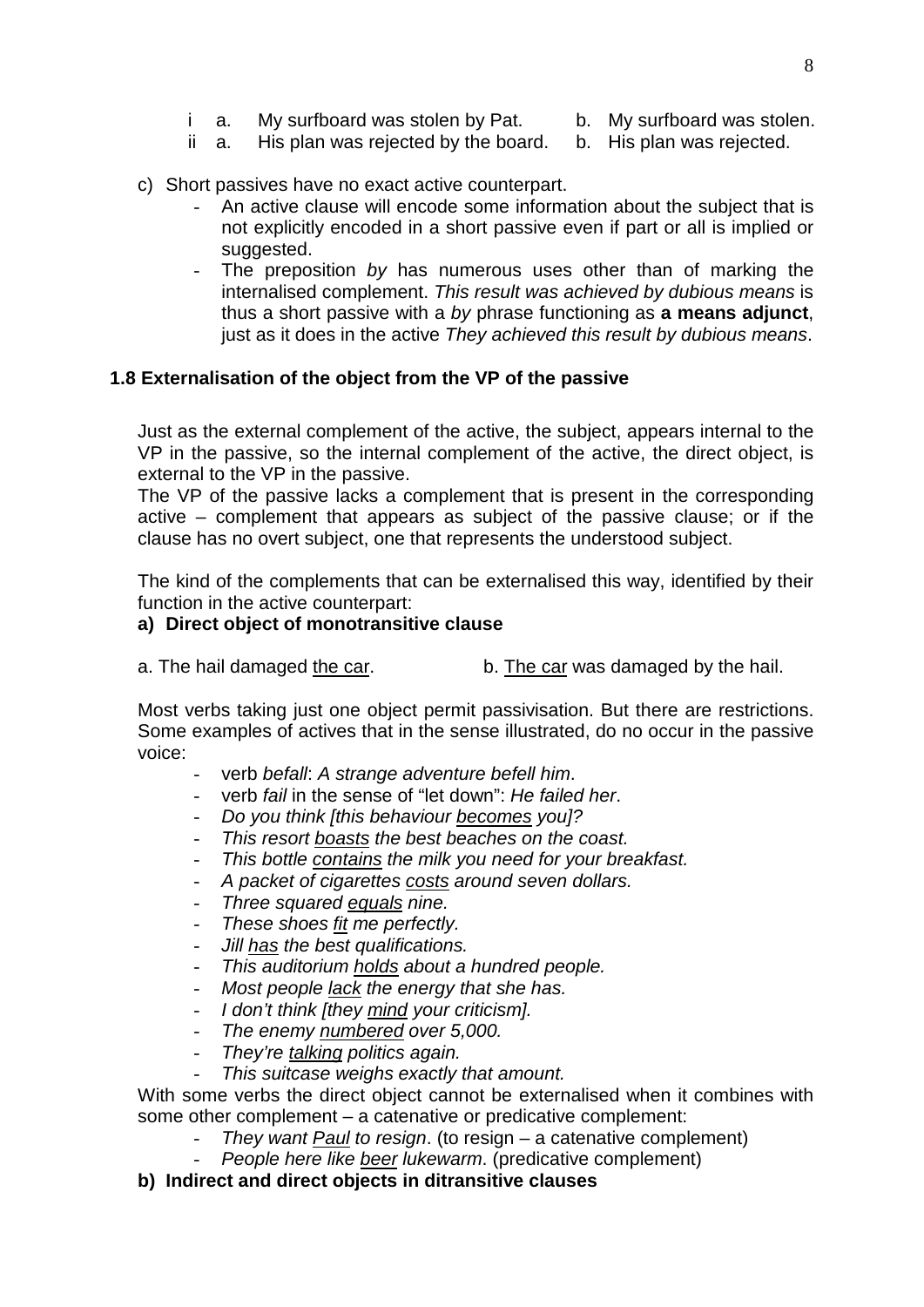ia. My father gave me this watch. b. I was given this watch by my father.

iia My father gave me this watch.  $\blacksquare$  b. This watch was given me by my father.

In principle, ditransitive actives have two passive counterparts depending on whether it is the direct or the indirect object that is externalised.

The version (i) with the indirect object externalised is called the **first passive**, while the version (ii) with the direct object externalised is called the **second passive**.

The first passive is much more common; the second is hardly possible in AmE, and Even in BrE is acceptable in only a limited range of cases.

#### **c) Object of a preposition – prepositional passives**

Here the NP in the active is an object not of the verb but of a preposition. In the passive this NP functions as a subject, with the result that a preposition which is transitive in the active is intransitive in the passive – hence the term **prepositional passive**.

#### **Type I: preposition is specified by the verb or verbal idiom**

The preposition may be specified by a prepositional verb such as *approve of*:

*My mother approved of the plan.* The plan *was approved of by my mother.*

It may be a part of a verbal idiom with the form verb  $+$  preposition  $+$  preposition (*face up to*):

*The committee didn't face up to these problems. These problems weren't faced up to by the committee.* 

Or verb + NP + preposition (*lose sight of*):

*The organisers seem to have lost sight of the main goal. The main goal seems to have been lost sight of.* 

The occurrence of a preposition as the final component of a verbal idiom is one factor that may facilitate its standing in a prepositional passive. However, prepositional passives are not permitted with transitive prepositional verbs as in:

*They accused Kim of the murder. She explained the problem to me.* 

There are also cases where the same sequence of words beginning with a verb and ending with a preposition can occur in a prepositional passive when it has an idiomatic interpretation but not in the literal interpretation:

*A First Word War uniform was easily come by*. (idiomatic) *She was a fine manager, one who was looked up to by them all*. (idiomatic)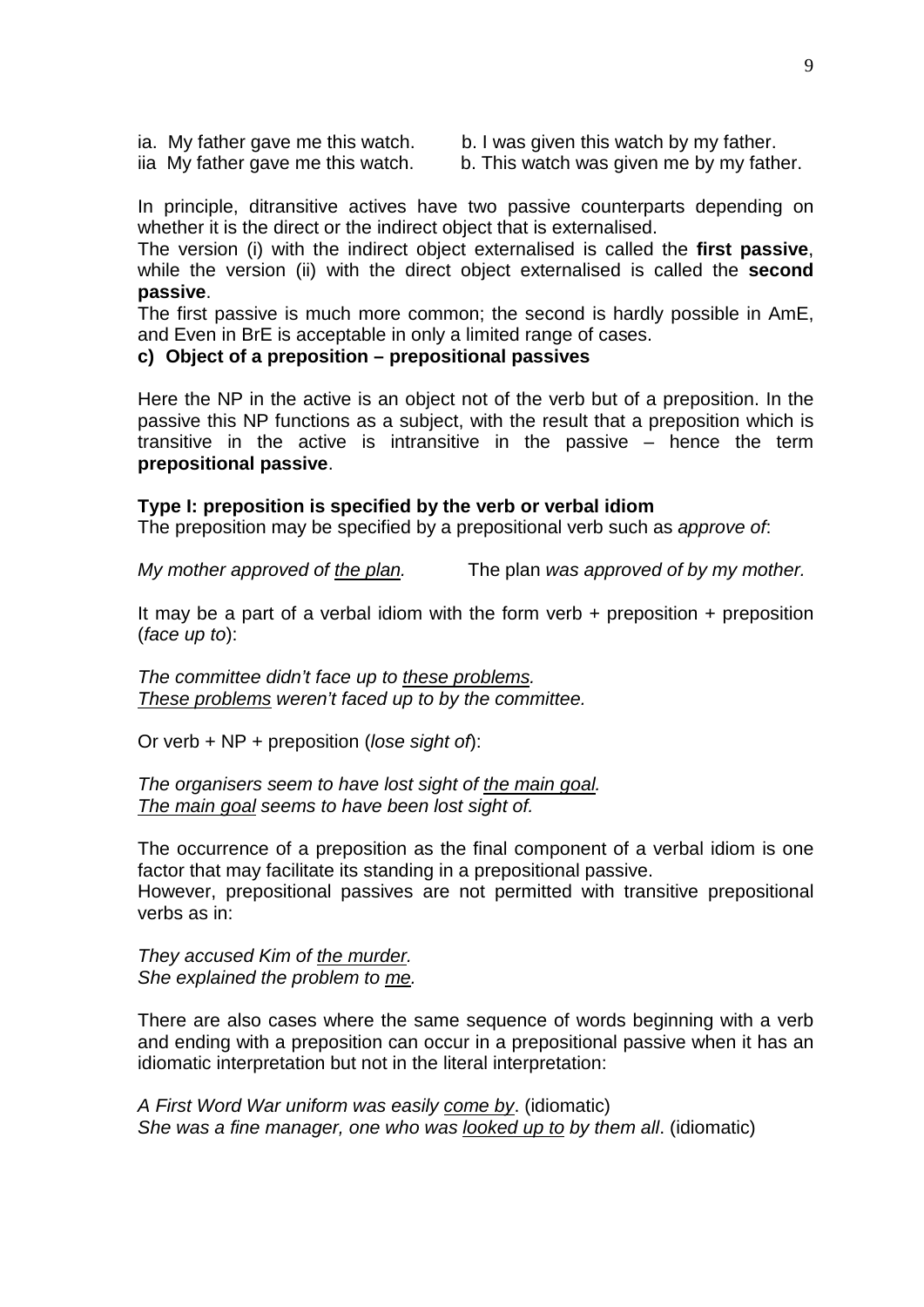However, the fact that a preposition is specified by a verb or verbal idiom is no guarantee that it can be stranded in a prepositional passive. It is not something that can be predicted by a general rule, it has to be recorded in a dictionary as a particular property of the verb or idiom concerned.

# **Type II: locative preposition not specified by verb**

Prepositions that are not specified by the verb (or verbal idiom) have locative meaning. Compare:

*My hat has been sat on*. with \**Sundays were never worked on*.

# **d) Subordinate clause complements**

Complements with a form of a subordinate clause rather than a NP can also be externalised.

*Her son suggested that we should call the police. That we should call the police was suggested by her son.* 

Nevertheless, where an active contains an object as well as a subordinate clause complement, it is the NP object rather than the subordinate clause that is externalised in the passive:

#### *My solicitor assured me that we would win the case. I was assured by my solicitor that we would win the case.*

while extraposition of gerund-participials is severely restricted.

#### Declarative content clauses

For the most part, subordinate clauses of this kind can be externalised. Nevertheless, there are a fair number of verbs that do not permit this, e.g. *complain, rejoice, snarl*.

There are others that permit the passive only in extraposition, e.g. *charge, object*.

*It was charged that they had used the funds for private purposes.*

- **Interrogative content clauses**

Verbs taking interrogative complements usually allow passivisation: *They haven't yet determined whether this is feasible. Whether this is feasible hasn't yet been determined.*  but there are a few that do not, e.g. care, mind, wonder, think.

- **Gerund-participials**

Passives with gerund-participials are uncommon:

*You can't avoid paying taxes.* 

*Paying taxes can't be avoided.* 

A fair number of catenative verbs that take complements of this form do not allow passivisation:

*Taking out a mortgage wasn't considered/recommended/ suggested. \*Painting the house was begun/kept/hated/intended/remembered by Sam.*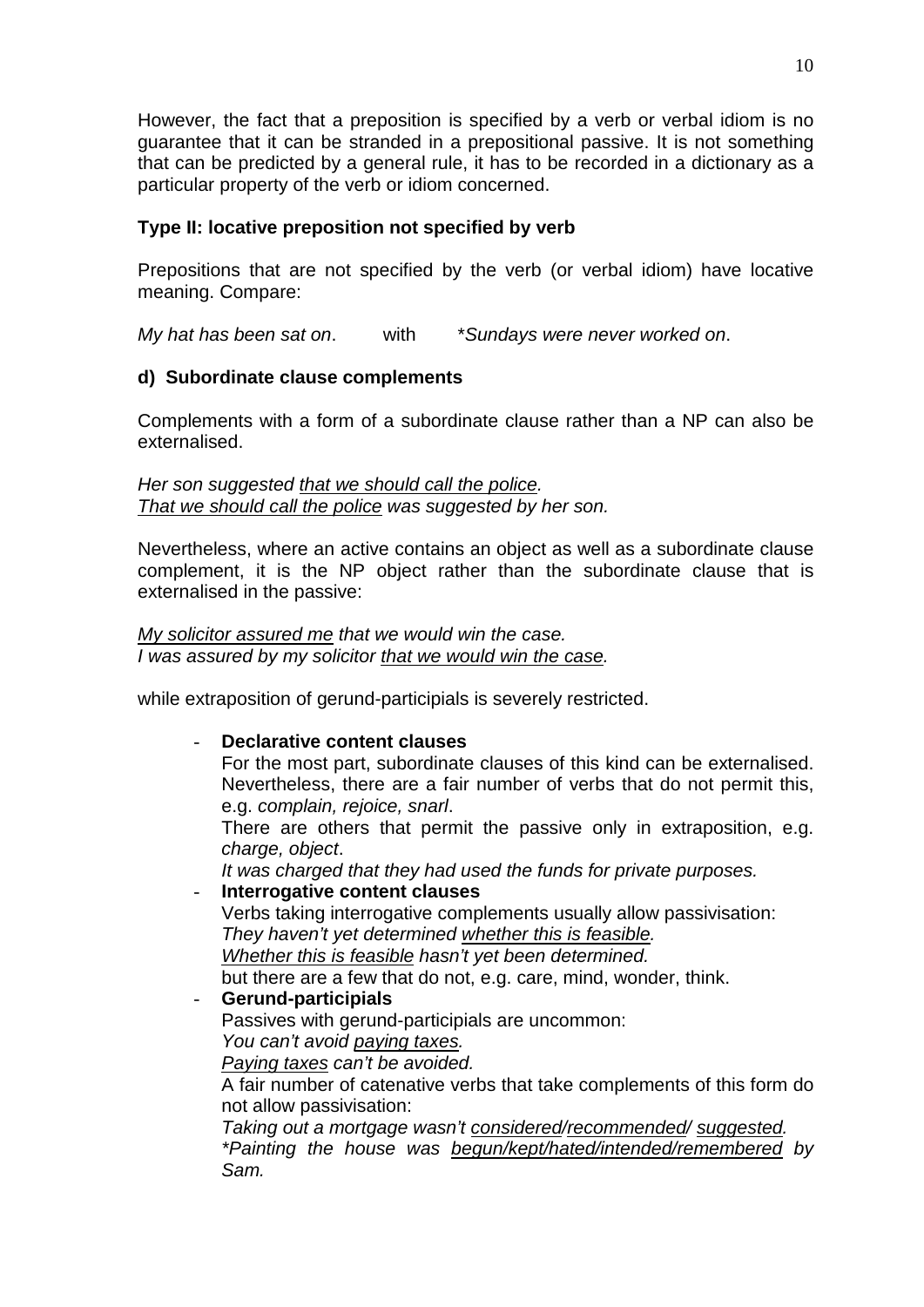The difference is in the interpretation of the corresponding actives.

# - **Infinitivals**

Infinitival clauses can occur as subject or extraposed subject in passive clauses in which they are related to a predicative complement: *Not to go would be considered rude.* 

*It would be considered rude not to go.* 

In other types of clause, infinitivals are restricted to just a few catenative verbs, and only in extraposed position, e.g. *decide, desire, hope, prefer*). *It was decided to accept the offer*.

#### **d) Verbs restricted to the passive**

A couple of verbs appear only in the passive: *Pat is reputed to be very rich. It is rumoured that there will be an election before the end of the year. She was born in Bristol.* but *She borne three daughters.* 

# <span id="page-10-0"></span>**1.9 Adjectival passives**

Since the verb be can take complements headed by either adjectival or the past participle of the verb, we find a significant resemblance, and often an ambiguity, between a **verbal passive** and a **complex intransitive clause**.

The kitchen window was broken by the thieves. (verbal: be passive) They were very worried. (adjectival: complex-intransitive) They were married. They were married.

There are terminological differences.

Huddleston et al. (2002) distinguish between **be-passive (verbal)** and **adjectival passive** while

Blaganje and Konte (1995) distinguish between **passive voice** and **copula + subject complement**. We will continue to use Huddleston's terminology for the purpose of our study.

#### **Tests for adjectival/verbal status**

#### **a) Modification by** *very*

Adjectives differ from verbs in that (if gradable) they can be modified by very and too (in the sense "excessively").

#### **b) Occurrence with other verbs taking predicative complements**

Adjectival predicative complements are not restricted to occurrence with *be*, but are found with such verbs as *seem*, *look* and *remain*.

#### **c) Semantic interpretation**

Adjectival passives always have a stative interpretation. The clearest contrasts are between verbal and adjectival passives that differ as to whether they are interpreted dynamically or statively:

*They were injured when the platform they were standing on collapsed.* (verbal) *She is injured and will have to miss the next two matches.* (adjectival)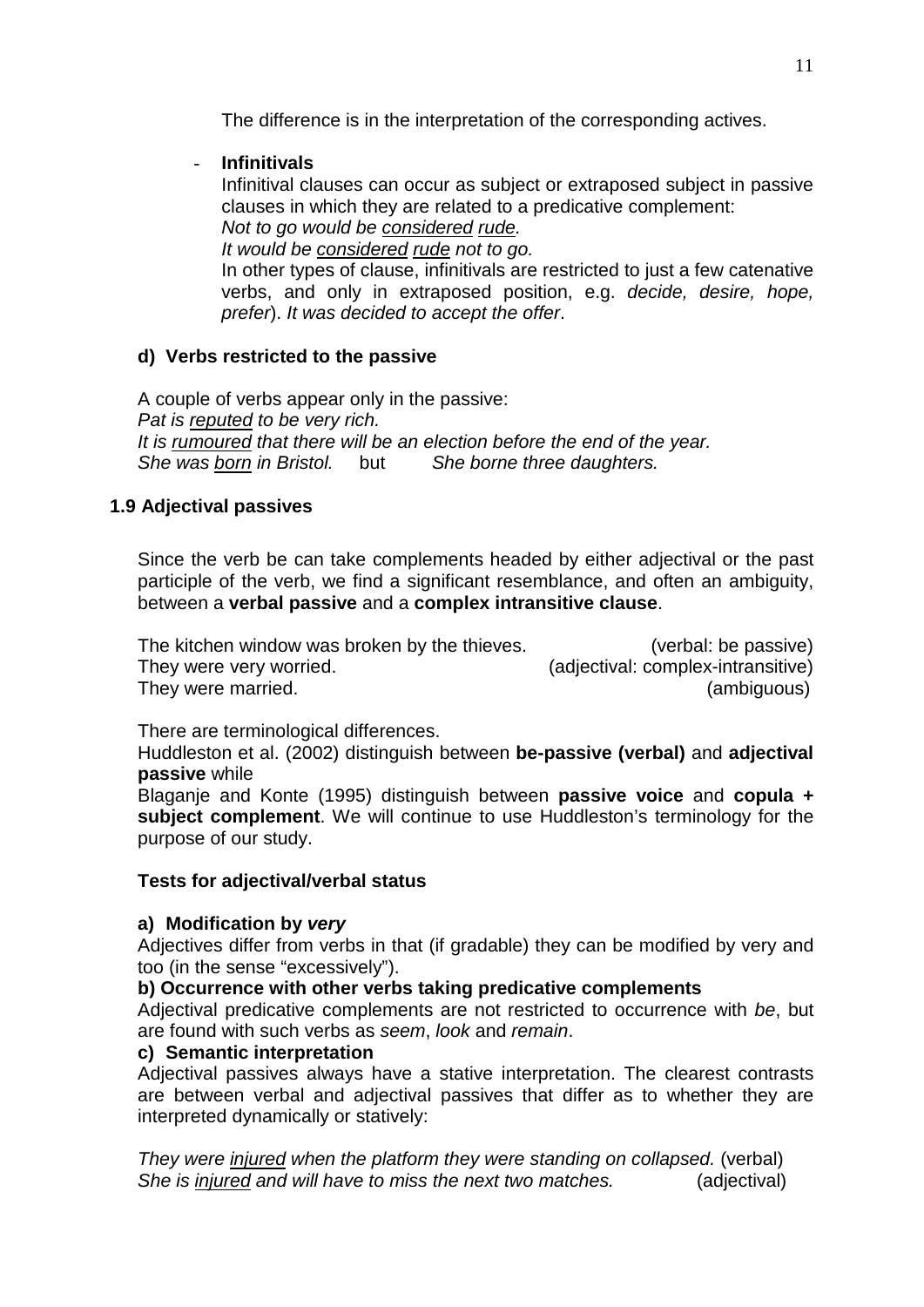However, some verbal passives may have a stative meaning: She is loved by everyone.

Blaganje and Konte (1995) provide some other tests:

# **d) With some past participles**

Past participles such as alarmed*, amazed astonished, disappointed, distressed, frightened, irritated, surprised, vexed* etc. which denote mental states usually form the subject complement even if there is an object introduced by the preposition *by*.

**e) When the doer of the action is expressed in the sentence**

and is introduced by the preposition **by** – then verbal passive

- f) **When the verb is in the progressive form –** then verbal passive
- **g) When the verb is in the future tense –** then verbal passive
- **h) When the verb is used in the present perfect or past perfect tense –** then verbal passive
- **i) With some non-terminative verbs** e.g. *admire, hate, like, love*

#### <span id="page-11-0"></span>**1.10 Get-passives**

As get passives tend to be avoided in formal style (they do not occur in the Constitution) the specification of get-passive will be omitted.

# <span id="page-11-1"></span>**1.11 Pragmatic factors favouring actives or passives**

When both active and passive versions are formally permitted, there arises a question which one to favour over the other.

# <span id="page-11-2"></span>**1.11.1 Long passives**

**a) Major constraint is that the subject must not be less familiar in the discourse than the internalised NP.** 

*The major's term of office expires next month. She will be succeeded by George Hendrix.* 

*She* (the subject) is discourse old.

*George Hendrix* (the internalised NP) is discourse new.

*A press conference will be held by the President at 3 p.m. today.*  A press conference (the subject) is not less familiar than *the President* (the NP).

But

*\*A press conference will be held by me a 3 p.m. today.* 

Here the subject is discourse new and less familiar because the speaker is always discourse old, therefore the passive is not an appropriate decision.

The constraint is a matter of relative discourse familiarity of the two NPs. It allows: old + new, old + old, new + new. It excludes: new + old.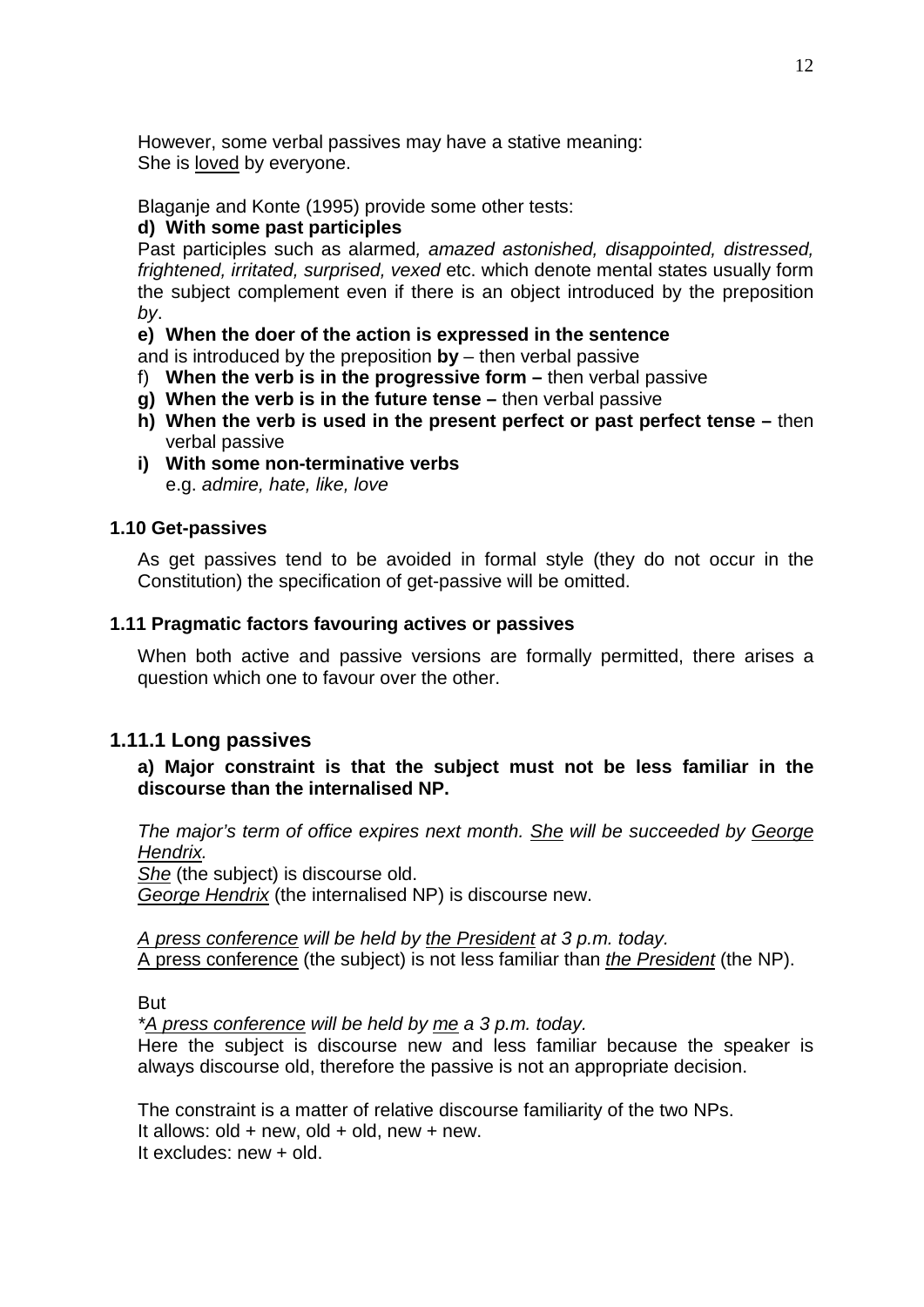# **b) We want to avoid a change of subject**

There are situations in which the passive structure is used in preference to an active one.

We are interested in *the elderly woman* and what happened to her; that is the reason for turning the second clause into passive form, thus retaining *the elderly woman* the subject of both cases.

*An elderly woman collapsed in the street and was taken to hospital by a passing motorist.* 

**c) The subject of the active clause is a heavily modified nominal phrase** The passive structure is thus clearer as the subject in shorter.

*The jewels were stolen by one of the tallest and most handsome men I have ever seen.* 

#### **d) The subject of the active clause is an inanimate noun.**

*The ship has been delayed by bad weather. The congregation was disturbed by the noise in the street.* 

# <span id="page-12-0"></span>**1.11.2 Short passives**

They do not have internalised complements and therefore 'relative familiarity constraint' does not take place.

The most important difference between a short and an active clause is that the information expressed in the subject of the active is omitted in the passive. There may be a variety of reasons for doing so:

**a) The active subject is not known** (Blaganje and Konte, 1995)

*The house was built in 1924. My wallet has been stolen. She was killed in a road accident.* 

Likely reasons for the use of short passive are that the subjects of the active counterparts are not known or they are difficult to specify.

#### **b) The active subject is not important**

*The house was built in 1924. The wall has been made of bricks.* 

It is not important who built *the house* and *the wall*. The focus is on the time and on the material respectively.

#### **c) The active subject is a body in general**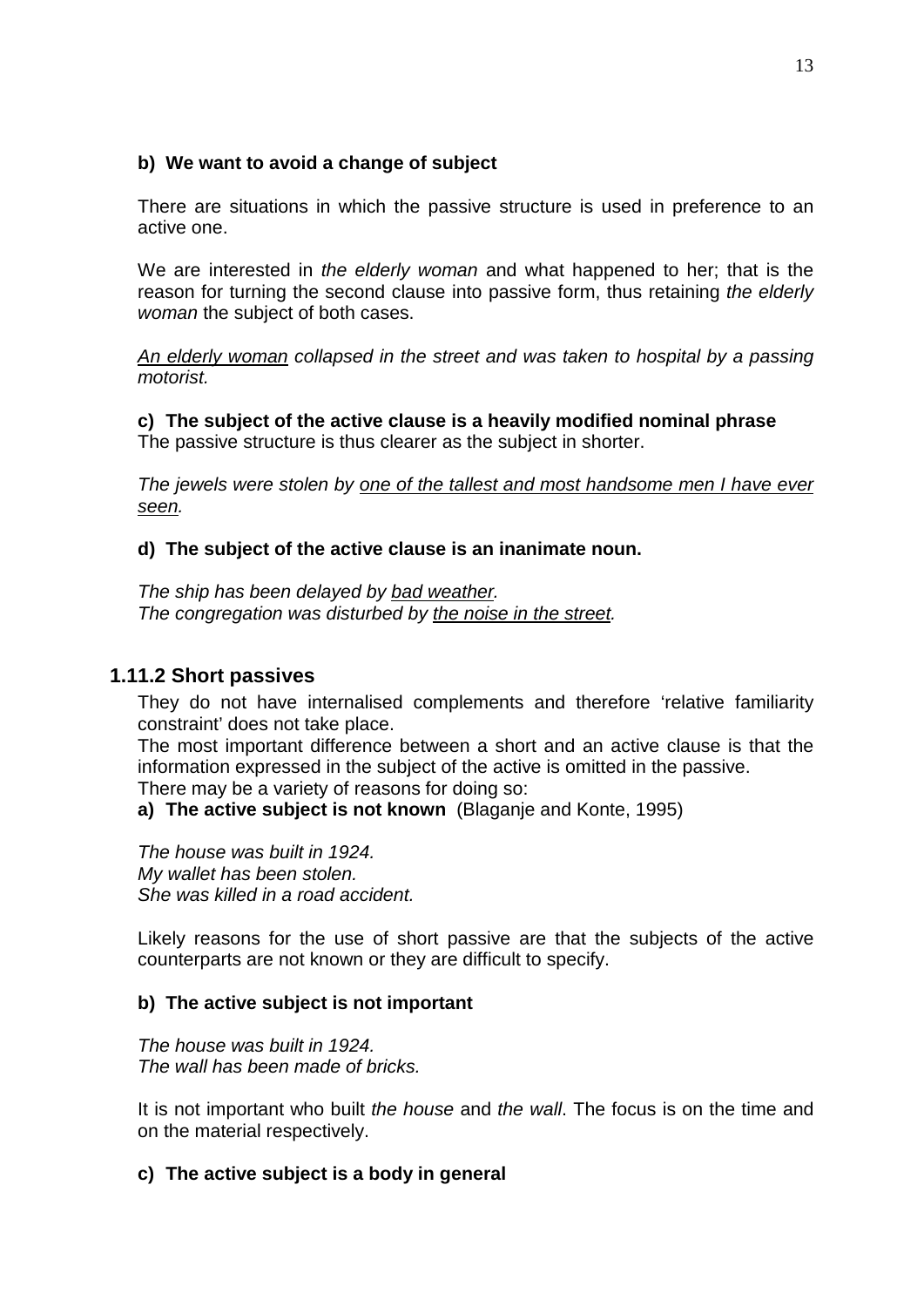*Very little is known about the cause of the disease.* 

#### **d) The active subject is unimportant or may be understood from the context** (Blaganje and Konte, 1995)

*John was crowned king. The doctor was sent for.* 

The subject of a sentence usually attracts the main interest; each option, either passive or active, concentrates interest on its subject.

# **e) The subject of the active can be anybody**

*Application forms can be obtained from the Department Secretary.* 

# **f) The speaker does not want to mention the active subject** (Blaganje and Konte, 1995)

*I am told that she has left Cambridge. I have been punished for something I did not do.* 

# **g) The active subject is generally known**

*The alleged bombers were arrested yesterday evening.* 

It is usually the police who arrest people.

# **h) The passive transform is felt to be less personal and more objective**

This is most obviously the case when the active subject is the first person of the personal pronoun (I, we). Thus, the passive is used when we wish to make a statement sound impersonal:

- We have something unpleasant to say: *I have decided to cancel all classes on Friday.* or *It has been decided that in the future there will be no classes on Friday.*
- The inclination to keep one's personality in the background: *I have said enough here of the subject.* or *Enough has been said here of the subject.*
- In scientific writing we are chiefly concerned with what happens to things rather than what people do: The magnetization of a piece of metal can be continued to any desired degree.

# <span id="page-13-0"></span>**1.12 Register distribution of active and passive voice**

(Biber, Douglas, et al., 1999, p. 477-483)

The chart below presents the general register distribution of active and passive verb phrase.

• Passives are most common by far in academic prose, occurring about 18,500 times per million words.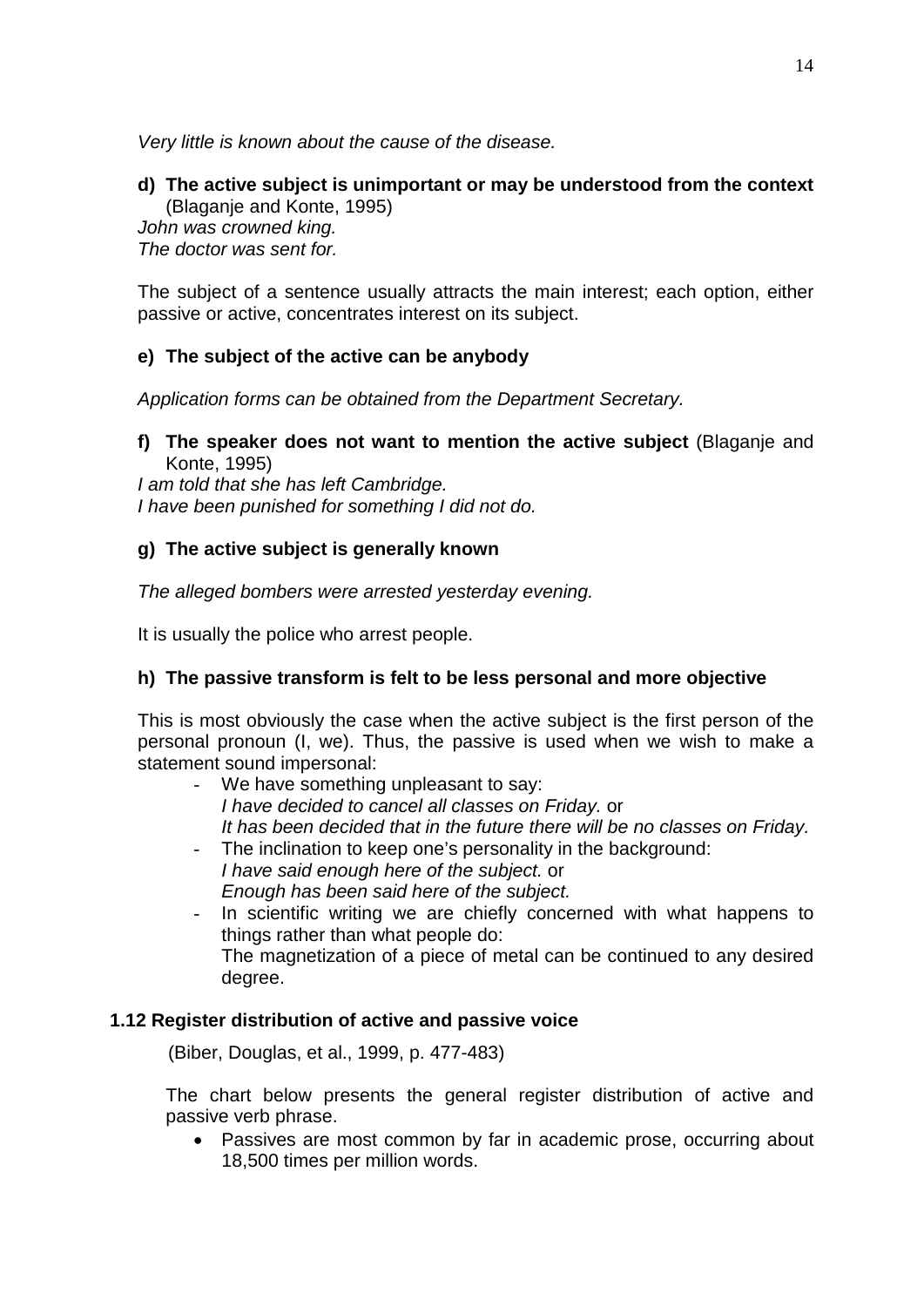- Passives are also common in news, occurring about 12,000 times per million words.
- Passives are most common in the registers that have the fewest total number of finite verbs.
- Proportionally passives account for c. 25% of all finite verbs in academic prose and c. 15% in news.
- At the other extreme, passives account for only c. 2% of all finite verbs in conversation.

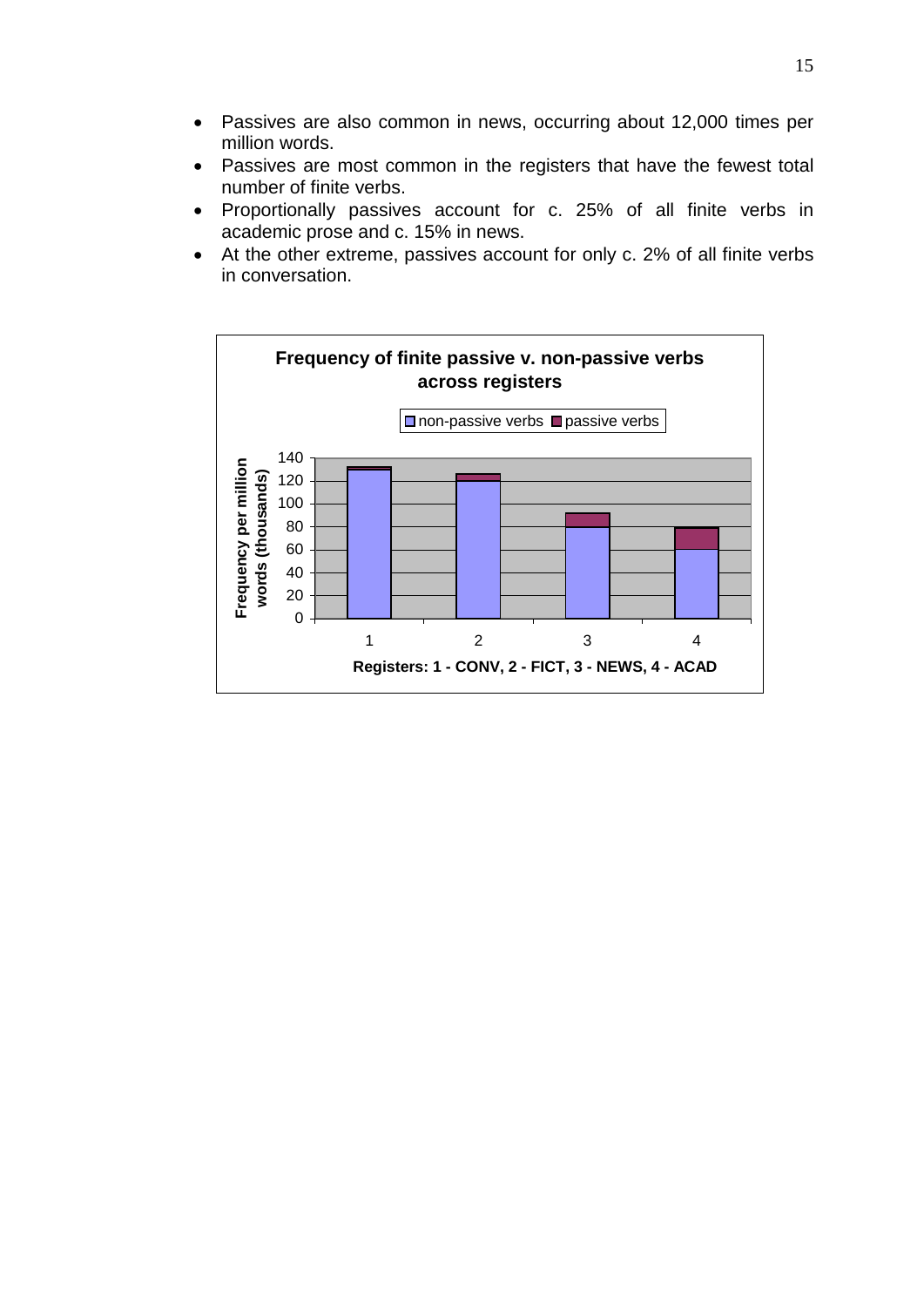# <span id="page-15-0"></span>**2. The use of passive voice in the Constitution of the United States**

# <span id="page-15-1"></span>**2.1 Introduction**

*The Constitution of the United States* consists of seven articles and twenty-seven amendments, most of them having several sections. The first ten amendments are known as *The Bill of Rights*, and were ratified in 1791, while the twentyseventh and the most recent one was ratified in 1992. The constitutional text itself is relatively short and to the point, having just 7365 words including the preambles to the original constitution and to *The Bill of Rights*.

Constitutional language demands from the writer carefulness in the choice of register in order to avoid ambiguity and achieve high explanatory level. Its characteristics are terminological uniformity, planned organisation of the text and high level of objectivity.

#### <span id="page-15-2"></span>**2.2 Aims**

The principal aim of this seminar paper was to analyse constitutional text in order to determine quantity of different passive voice constructions (finite, non-finite, short, long). Another aim was to find out what factors favour the choice of one construction over the others in the text.

#### <span id="page-15-3"></span>**2.3 Findings**

# <span id="page-15-4"></span>**2.3.1 Frequency of active and passive verbs in the constitution**

The chart below presents the numbers of all active and passive verbs and all tokens in the constitutional text.

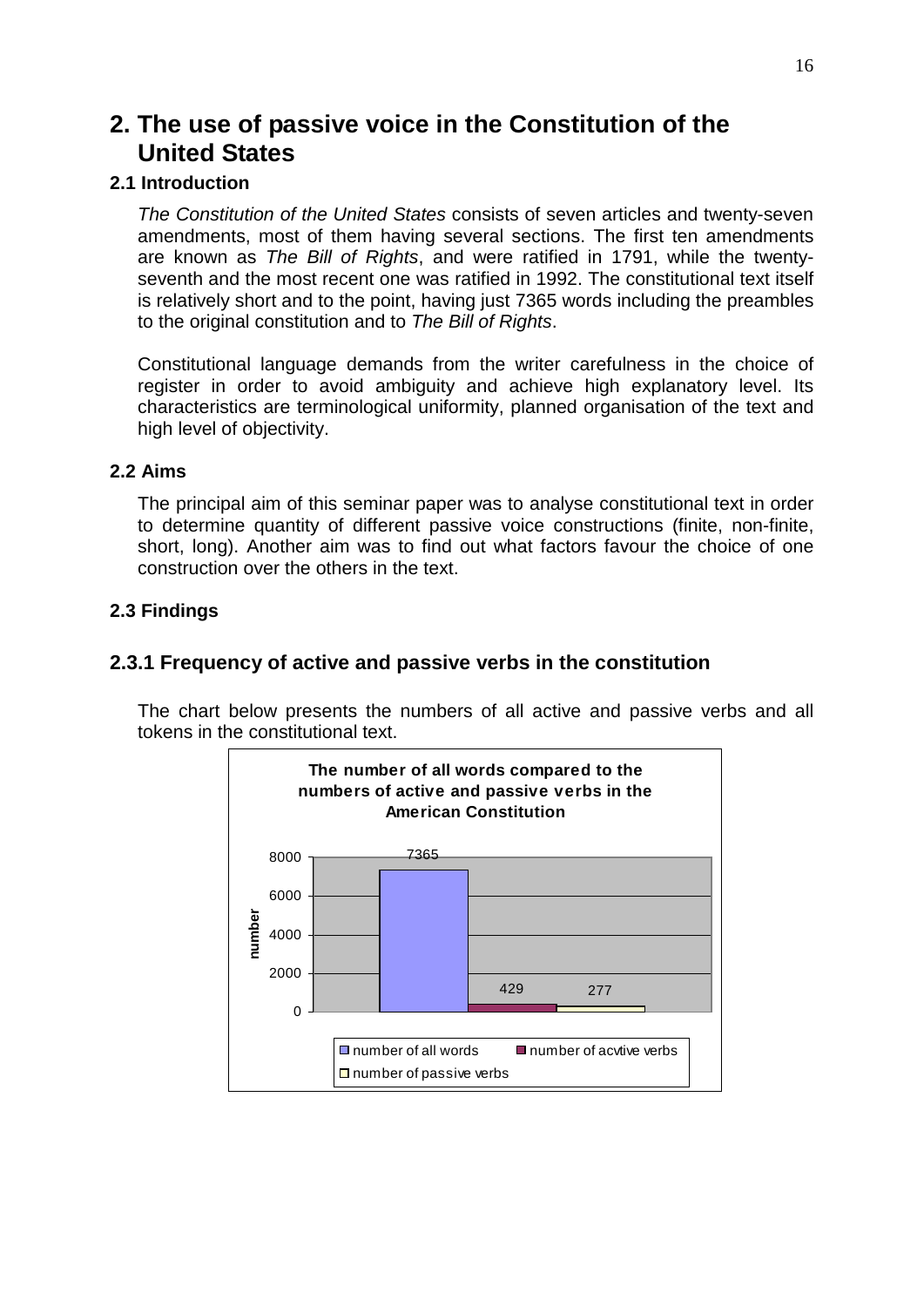|               | finite | non-finite | all together |
|---------------|--------|------------|--------------|
| active verbs  | 284    | 145        | 429          |
| passive verbs | 190    | 87         |              |
| all together  | 174    | 232        | 706          |

The table below presents the distribution of finite and no-finite verbs in active and passive constructions:

- Passives account for c. 40% of all finite verbs in the text, which is much higher that the figures in academic prose (c.25%) presented in 1.12.
- The ratio between the number of tokens and the number finite passive verbs is c. 39, while in academic prose  $(1.12)$  $(1.12)$  $(1.12)$  the ratio is  $54<sup>1</sup>$ . Proportionally the frequency of finite passive verbs is much higher (one on 39 tokens) than in academic prose (one on 54 tokens) presented in 1.12.
- One passive non-finite construction occurs in every 85 tokens in the constitution, while in every 181 tokens in academic register (Biber et al., 1999).

General reasons for relatively high frequency of finite passive verbs can be sought in the nature of the legal language, which tends to be condensed and uniform.

Another reason can be sought in the organisation of the constitutional text. In the Preamble of the constitution the people of the United States for various reasons "do ordain and establish this Constitution for the United States of America." They renounce their rights in favour of the body of representatives and regulate necessary formal procedures. However, most of the regulations necessary for the life of such organisation are not set by the Constitution, the text just provides the path how it shall be done.

There are a number of examples of finite passive constructions with *shall* that express the will of the people and obligation and necessity on the side of the representatives and officials to perform according to the written 'rules'. Most of them are short passive constructions.

The writers make use of **passive constructions**, because it seems appropriate to begin a section by the object of the potential active verb for the distinctness sake:

| All the legislative powers herein granted shall be vested in a Congress  (1.1.1) |         |
|----------------------------------------------------------------------------------|---------|
| The house of the representatives shall be composed of members  (1.2.1)           |         |
| Representatives shall be appointed among the several States  (1.2.3)             |         |
| No bill of attainder or ex post facto shall be passed.                           | (1.9.3) |
| No tax or duty shall be laid on articles exported from any state.                | (1.9.5) |

The most likely reason for the use of **short passives** lies in the lack of need to mention the subject of the active verb, because it is either already known or not important or the subject may be any of still not defined officials or institutions.

<span id="page-16-0"></span> $<sup>1</sup>$  In other words it means one active passive on fifty-four tokens.</sup>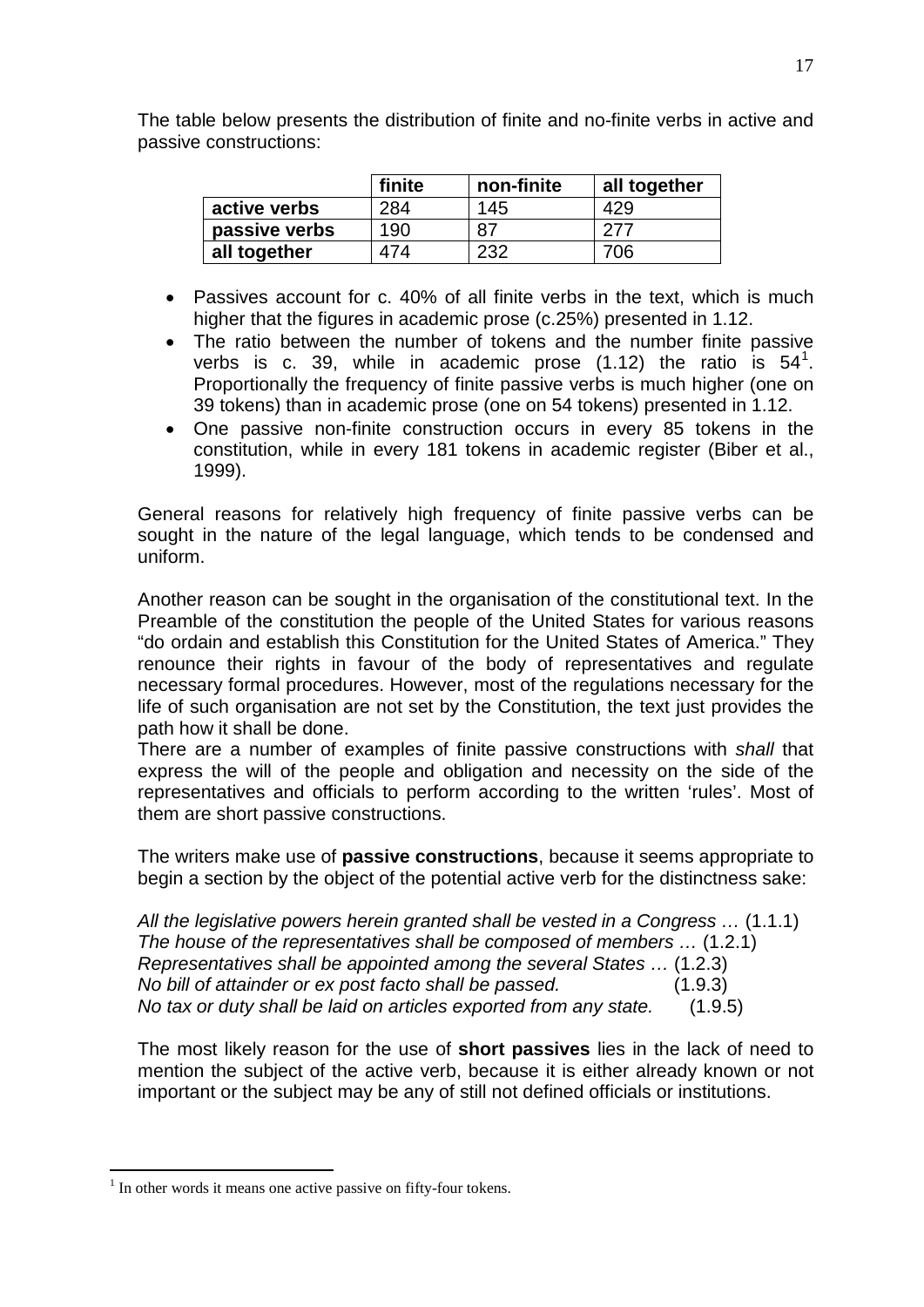*The judicial power of the United States, shall be vested in one supreme court …*  (3.1)

*Full faith and credit shall be given in each state to the public acts …* (4.1) *No soldier shall in time of peace be quartered in any house.* (A3) *No person shall be held to answer for capital, or otherwise infamous crime …* (A5)

The initial clauses, remain, however, active for a couple of reasons: a) The verb is restricted to active voice or has a copular function:

*When vacancies happen in the representation from any state …* (1.2.4) *The Congress shall have the power to lay and collect taxes …* (1.8) *The Congress shall have the power to enforce, by appropriate legislation, the provisions of this article.* (A14) *No person shall be a senator …*(A14.3)

Individual sections of the Constitution are devoted to a particular field of regulations. Thus the clause begins with the nominal phrase that denotes the body to which the article is devoted:

*The Senate of the United States shall be composed of two senators from each state …* (1.3.1)

*No person shall be a Senator who shall not have attained to the age of thirty years … (1.3.3)* 

*The Senate shall choose their other officers …* (1.3.5)

*Each house shall be the judge of the elections …* (1.5.1) *Each house may determine the rules of its proceedings, punish its members …*  (15.2)

*Each house shall keep a journal of its proceedings …* ( 1.5.3)

# <span id="page-17-0"></span>**2.3.2 Distribution of short and long passives in the finite and non-finite constructions**

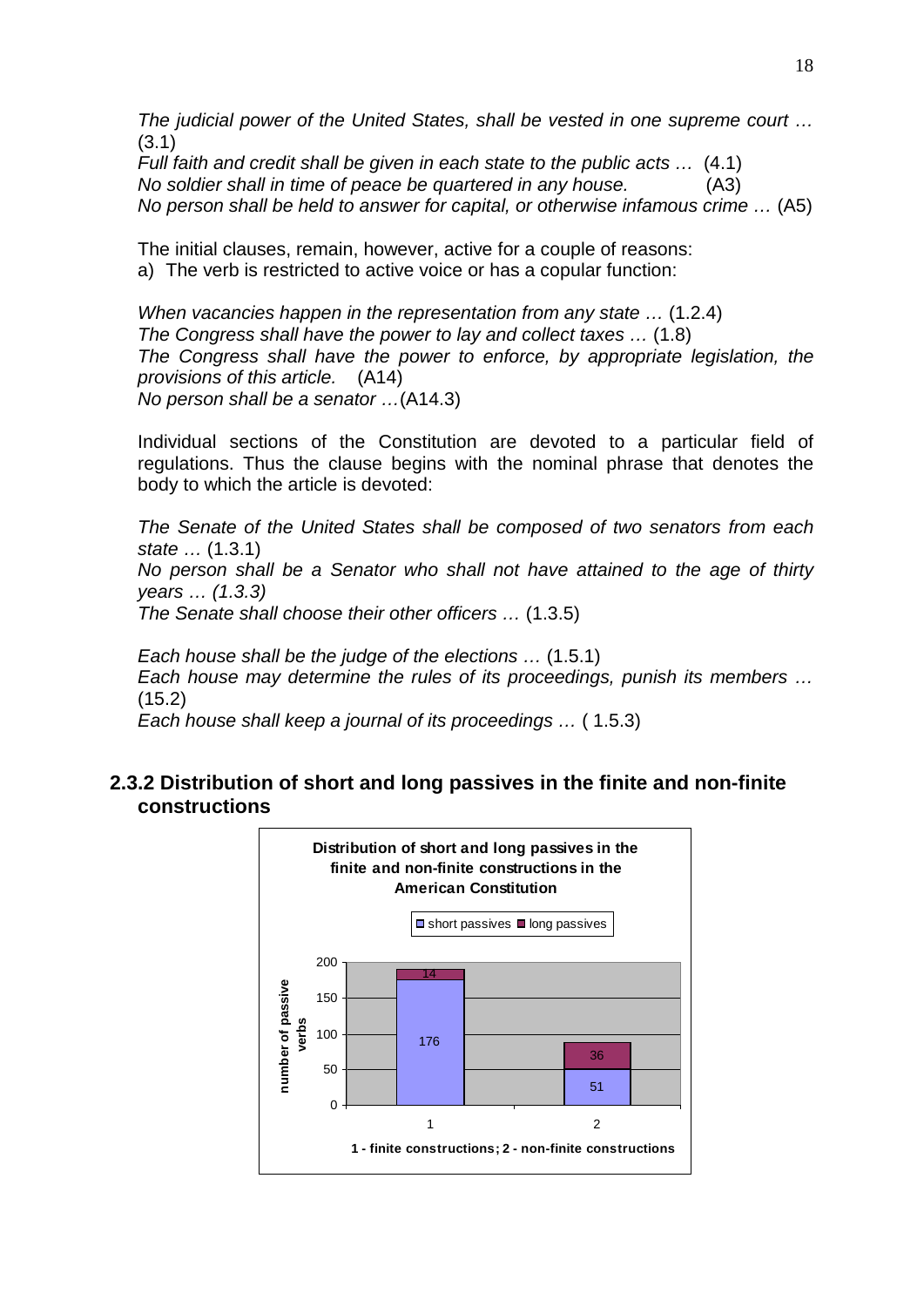The chart above shows much higher presence of long passives in non-finite passive constructions (c. 41%) than in finite constructions, where it reaches just c.7%. It also shows that the number of finite constructions is twice as high as of the non-finite ones.

Frequency of short and long passive constructions in the constitution compared to the one in academic register (Biber el al., 1999):

- One finite long passive construction occurs in every 527 tokens in the constitution, while in every 666 tokens in academic register.
- One finite short passive construction occurs in every 42 tokens in the constitution, while in every 86 tokens in academic register. (factor **2**)
- One non-finite long construction occurs in every 204 tokens, while in every 1000 tokens in academic register. (factor **5**)
- One non-finite short passive construction occurs in every 144 tokens, while in every 285 tokens in academic language. (factor **2**)

One of the reasons for unusually high factor of non-finite long passives (5) lies in the repetition of initial sentence in each Amendment:

*Passed by Congress March 23, 1971. Ratified July 1, 1971.* 

In most of the cases the non-finite long passive postmodifies the nominal phrase in order to specify it, without which the phrase would remain unclear. Thus the subject of the active as the complement of the preposition *by* plays a vital role in specifying the nominal phrase:

*The House of the representatives shall be composed of members chosen every second year by the people of the several states.* (1.2.1)

*… and the authority of training the militia according to the discipline prescribed by Congress.* (1.8.16)

*… and all other powers vested by this constitution in the government of the United States.* (1.8.18)

*The powers not delegated to the United States by the Constitution, nor prohibited by it to the States, are reserved to the States respectively, or to the people.* (A10)

As for the short non-finite constructions, they do not contain the subject of the active verb, which has already been specified, but usually provide some other additional information:

*Ratified June 15, 1804.* (A12)

*He shall hold office during the term of four years, and together with the Vice President, chosen for the same term, …* (2.1.1)

*… the laws of the United States, and treaties made, …* (3.2.1)

*A person charged in any state with treason, felony of other crime, …* (4.2.2)

*… they shall name in their ballots the person voted for as President …* (A12)

*… which list they shall sign and certify, and transmit, sealed to the seat of the government …* (A12)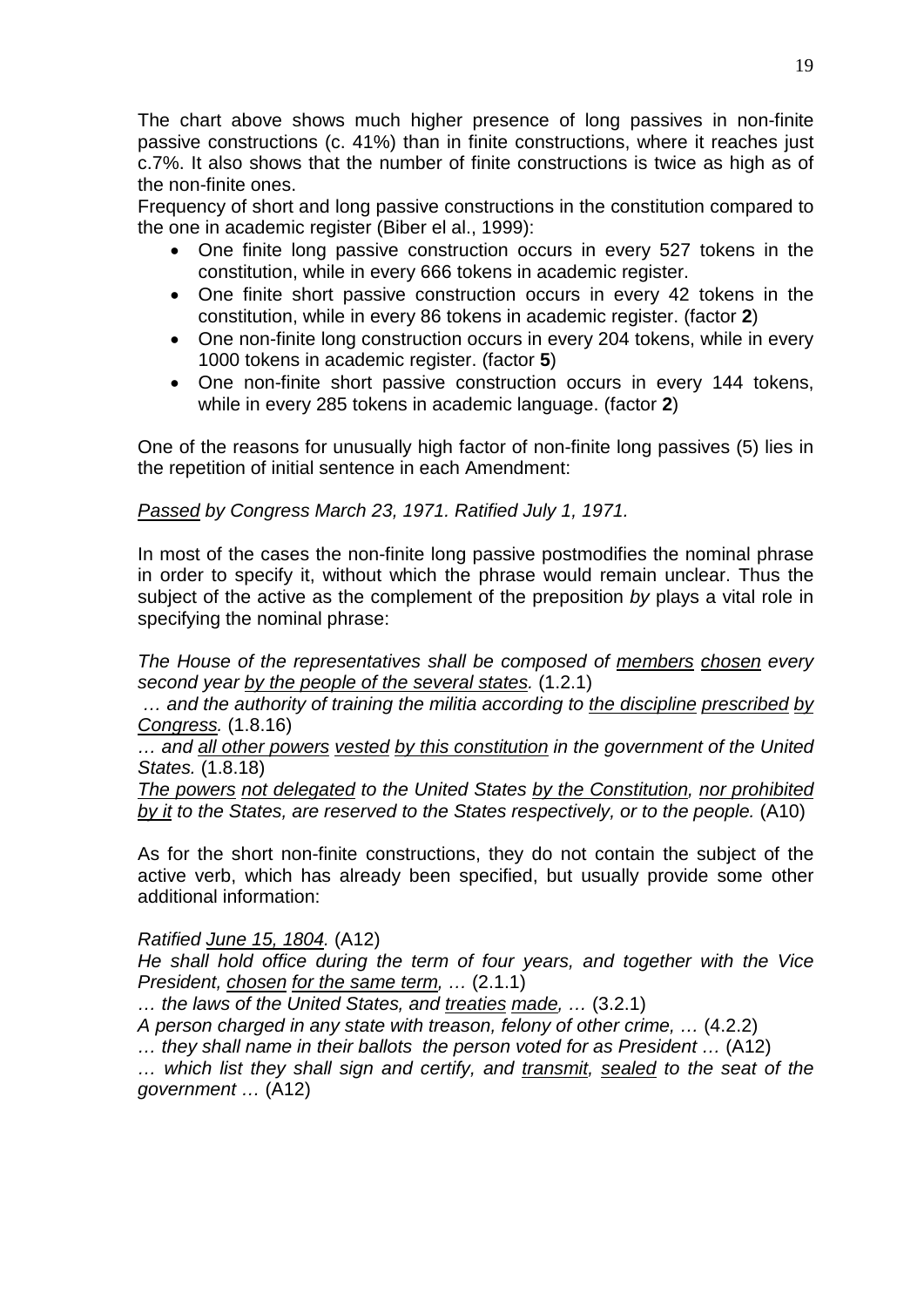# <span id="page-19-0"></span>**2.3.3 Verbs in passive constructions**

Lexical verbs in the passive voice (finite, non-finite) that occur in the American Constitution:

| Verb         | number<br>of   | number<br>of | number<br>of | number<br>of  |
|--------------|----------------|--------------|--------------|---------------|
|              | occurrences    | occurrences  | occurrences  | occurrences   |
|              | (1)            | $(2-3)$      | $(4-5)$      | than<br>(more |
|              |                |              |              | 5)            |
| abridge      |                |              | п            |               |
| add          | п              |              |              |               |
| admit        | п              |              |              |               |
| affect       |                | п            |              |               |
| alter        | п              |              |              |               |
| appoint      |                |              |              | п             |
| approve      |                | п            |              |               |
| ascertain    |                | п            |              |               |
| assemble     |                |              |              |               |
| attaint      | п              |              |              |               |
| authorize    |                | п            |              |               |
| bear (born)  | п              |              |              |               |
| begin        | п              |              |              |               |
| bind         |                | п            |              |               |
| call         | п              |              |              |               |
| charge       | п              |              |              |               |
| chuse/choose |                |              |              | п             |
| commence     | п              |              |              |               |
| commit       |                | п            |              |               |
| compel       | п              |              |              |               |
| compose      |                | п            |              |               |
| concern      | $\blacksquare$ |              |              |               |
| confront     | п              |              |              |               |
| consider     | $\blacksquare$ |              |              |               |
| construe     |                |              | п            |               |
| contract     | п              |              |              |               |
| convene      | п              |              |              |               |
| convict      |                |              |              |               |
| count        | п              |              |              |               |
| create       | $\blacksquare$ |              |              |               |
| deliver      | $\blacksquare$ |              |              |               |
| deny         |                |              | п            |               |
| delegate     | $\blacksquare$ |              |              |               |
| deprive      |                | п            |              |               |
| derive       | $\blacksquare$ |              |              |               |
| determine    | п              |              |              |               |
| diminish     |                | п            |              |               |
| disapprove   | п              |              |              |               |
| discharge    | $\blacksquare$ |              |              |               |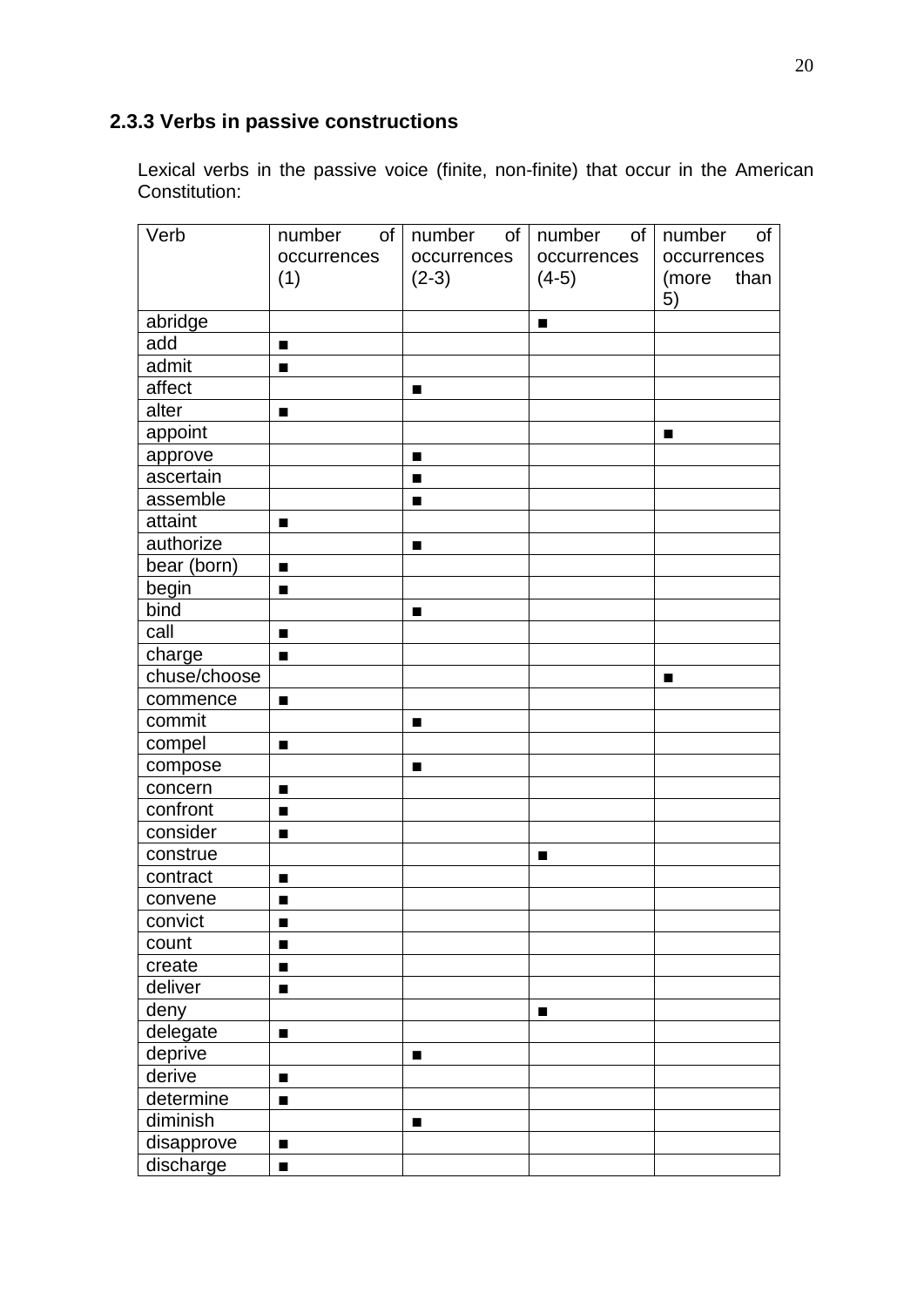| divide     |                | п              |   |   |
|------------|----------------|----------------|---|---|
| elect      |                |                |   | п |
| employ     | п              |                |   |   |
| enter      |                | п              |   |   |
| entitle    |                |                | п |   |
| erect      | п              |                |   |   |
| establish  | п              |                |   |   |
| execute    | п              |                |   |   |
| export     | п              |                |   |   |
| find       | п              |                |   |   |
| fix        | $\blacksquare$ |                |   |   |
| give       |                | $\blacksquare$ |   |   |
| grant      |                | п              |   |   |
| hold       |                |                | п |   |
| impose     | п              |                |   |   |
| increase   |                | ■              |   |   |
| incur      |                | ■              |   |   |
| inflict    | $\blacksquare$ |                |   |   |
| inform     | п              |                |   |   |
| infringe   | п              |                |   |   |
| interline  | п              |                |   |   |
| invade     | п              |                |   |   |
| lay        | $\blacksquare$ |                |   |   |
| impose     | $\blacksquare$ |                |   |   |
| make       |                |                |   | п |
| mention    |                | п              |   |   |
| modify     |                |                |   | п |
| oblige     | п              |                |   |   |
| pass       |                |                |   |   |
| pay        | п              |                |   |   |
| prescribe  |                |                | п |   |
| present    |                | ■              |   |   |
| preserve   | п              |                |   |   |
| privilege  | п              |                |   |   |
| prohibit   |                | п              |   |   |
| propose    |                |                | п |   |
| prosecute  | $\blacksquare$ |                |   |   |
| prove      | п              |                |   |   |
| provide    |                | п              |   |   |
| publish    | п              |                |   |   |
| punish     | п              |                |   |   |
| purchase   | $\blacksquare$ |                |   |   |
| put        | п              |                |   |   |
| quarter    | п              |                |   |   |
| question   |                | ■              |   |   |
| ratify     |                |                |   | ш |
| reduce     | п              |                |   |   |
| reconsider | п              |                |   |   |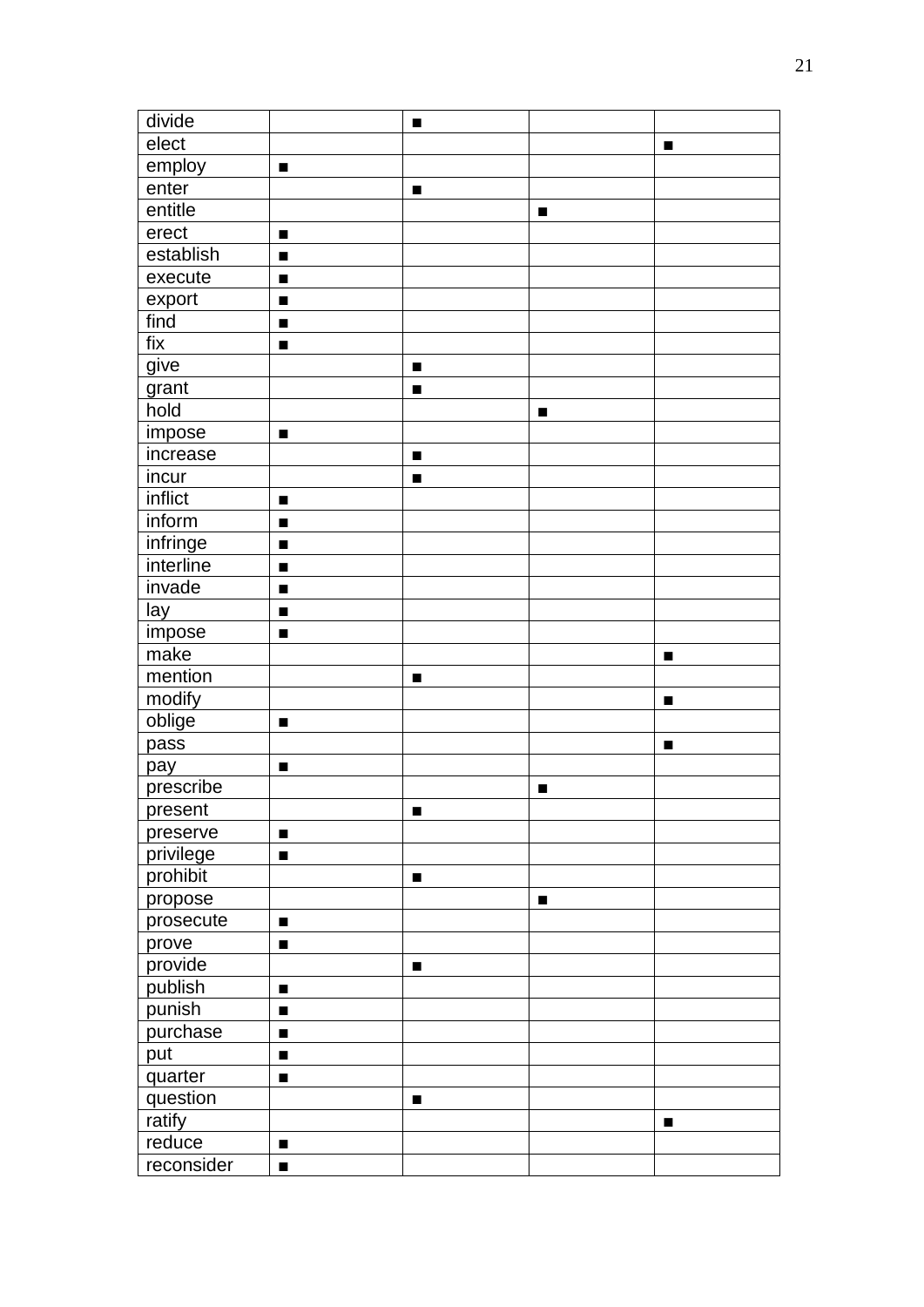| reexamine | п              |                |   |  |
|-----------|----------------|----------------|---|--|
| remove    |                | $\blacksquare$ |   |  |
| repass    | п              |                |   |  |
| repeal    | $\blacksquare$ |                |   |  |
| require   |                | п              |   |  |
| reserve   | п              |                |   |  |
| resolve   | п              |                |   |  |
| retain    | п              |                |   |  |
| return    | п              |                |   |  |
| say       | п              |                |   |  |
| search    | п              |                |   |  |
| seize     | $\blacksquare$ |                |   |  |
| select    | п              |                |   |  |
| send      | $\blacksquare$ |                |   |  |
| state     | п              |                |   |  |
| supersede | $\blacksquare$ |                |   |  |
| support   | п              |                |   |  |
| suspend   | $\blacksquare$ |                |   |  |
| take      |                | п              |   |  |
| tax       | $\blacksquare$ |                |   |  |
| try       |                | п              |   |  |
| vacate    | $\blacksquare$ |                |   |  |
| vest      |                |                | п |  |
| violate   | п              |                |   |  |
| write     | п              |                |   |  |

Some verbs occur several times in both constructions active and passive. The likely reasons for favouring one construction over the other in a couple of examples are given below.

The verb *abridge* appears in two active and in five passive constructions.

*All persons born or naturalized in the United States, and subjects to the jurisdiction thereof, are citizens of the United States and of the State wherein they reside. No State shall make or enforce any law which shall abridge the privileges or immunities of citizens of the United States.* (A14.1)

*Any law*, which is modified by a relative clause, is semantically the subject of the clause. This is the reason for the clause to be in active voice. If it was the object of the active clause, passivisation would be appropriate.

*The right of citizens to vote shall not be denied or abridged by the United States.*  (A14.1)

Here the section emphasises *the right of the citizens*, which is the object of the active verb, thus passivisation is favoured.

The verb *appoint* appears in two active and in eight passive constructions.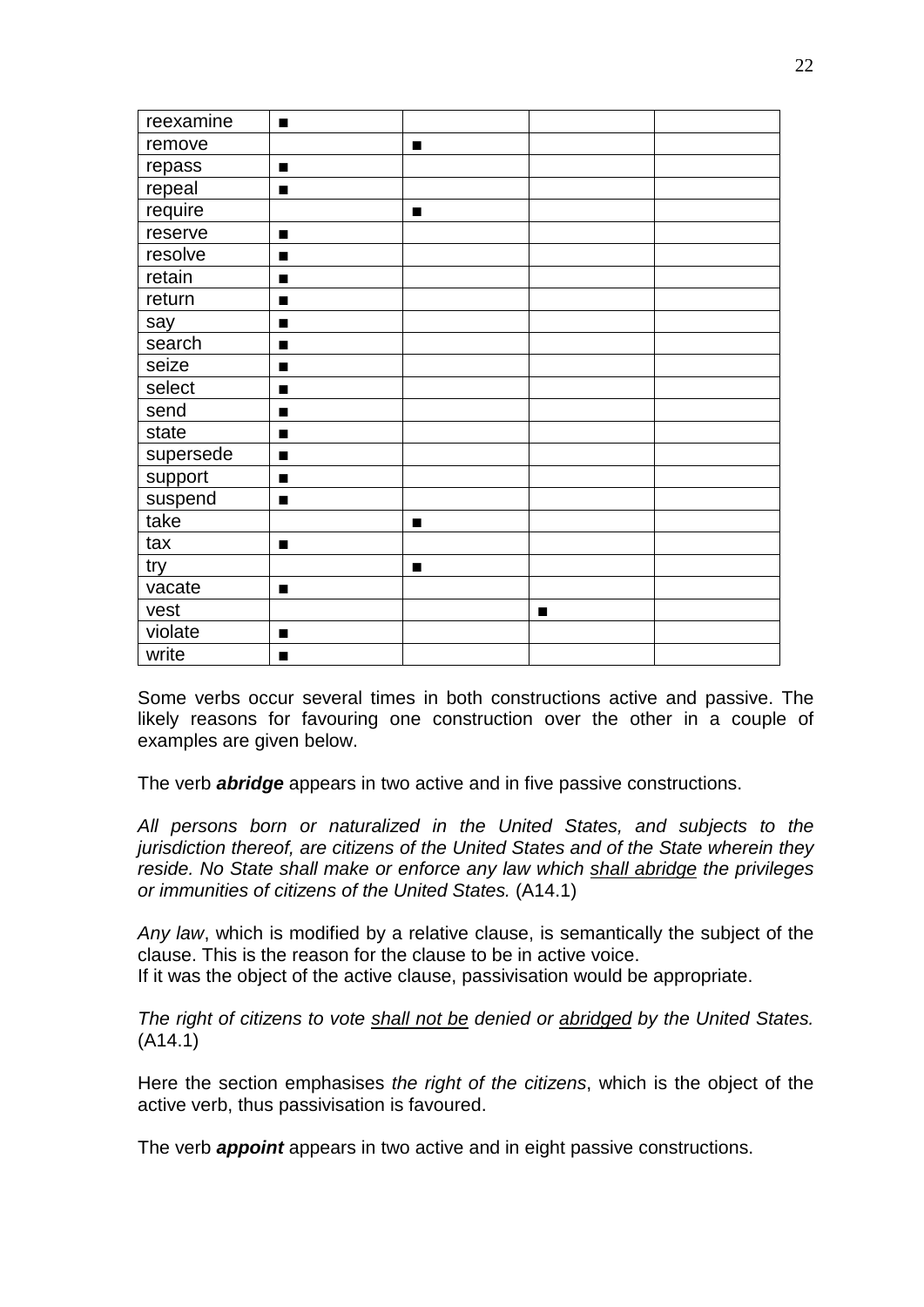*The Congress shall assemble at least once in every year, and such meeting shall be on the first Monday in December, unless they by law appoint a different day.*  $(1.4.2)$ 

Here passive construction would be unusual since *they* as the subject of the active verb should not be omitted; passive would have two *by* phrases.

*No Senators or Representative shall, during the time for which he was elected, be appointed to any civil office under the authority of the United States.* (1.6.2)

Here the section emphasises *Senators and Representatives* by abridging two governmental offices in one person. The subject of the active verb is not important, the sentence just abridges the Senators and Representatives to hold two offices at the same time.

The verb **chuse/choose** has ten active and nine passive constructions.

*The Senate shall choose their other officers, and also a president pro tempore …*  $(1.3.5)$ 

The section vests in the Senate the right to make their choice on some officials, thus the active construction is accepted.

*This amendment shall not be so construed as to affect the election or term of any Senator chosen before it becomes valid as part of the Constitution.* (A17.3)

In the section above the non-finite passive construction beginning in *chosen* modifies the nominal phrase *any Senator*, by giving a vital piece of information, while the subject of the potential active clause is already known.

The verb **hold** has 11 active and 5 passive constructions.

*The Executive power shall be vested in a President of the United States of America. He shall hold office during the term of four years, …* (2.1.1)

The first sentence is in passive voice to avoid mentioning the subject of the active verb. It is *the people of the United States*, as we know from the Preamble. The second clause is active, beginning in *he*. Its passivisation would set a discourse new nominal phrase *office* before the discourse old he.

The collocation *hold + office* (DO) is in the text restricted to passive constructions.

*The office shall be held* (*by him) during the term of four years.* 

The text also avoids using personal pronouns, especially objective ones, as would be *him*.

*The trial of all crimes, except in cases of impeachment, shall be by jury; and such trials shall be held in the state where the said crimes shall have been committed.* (3.2.3)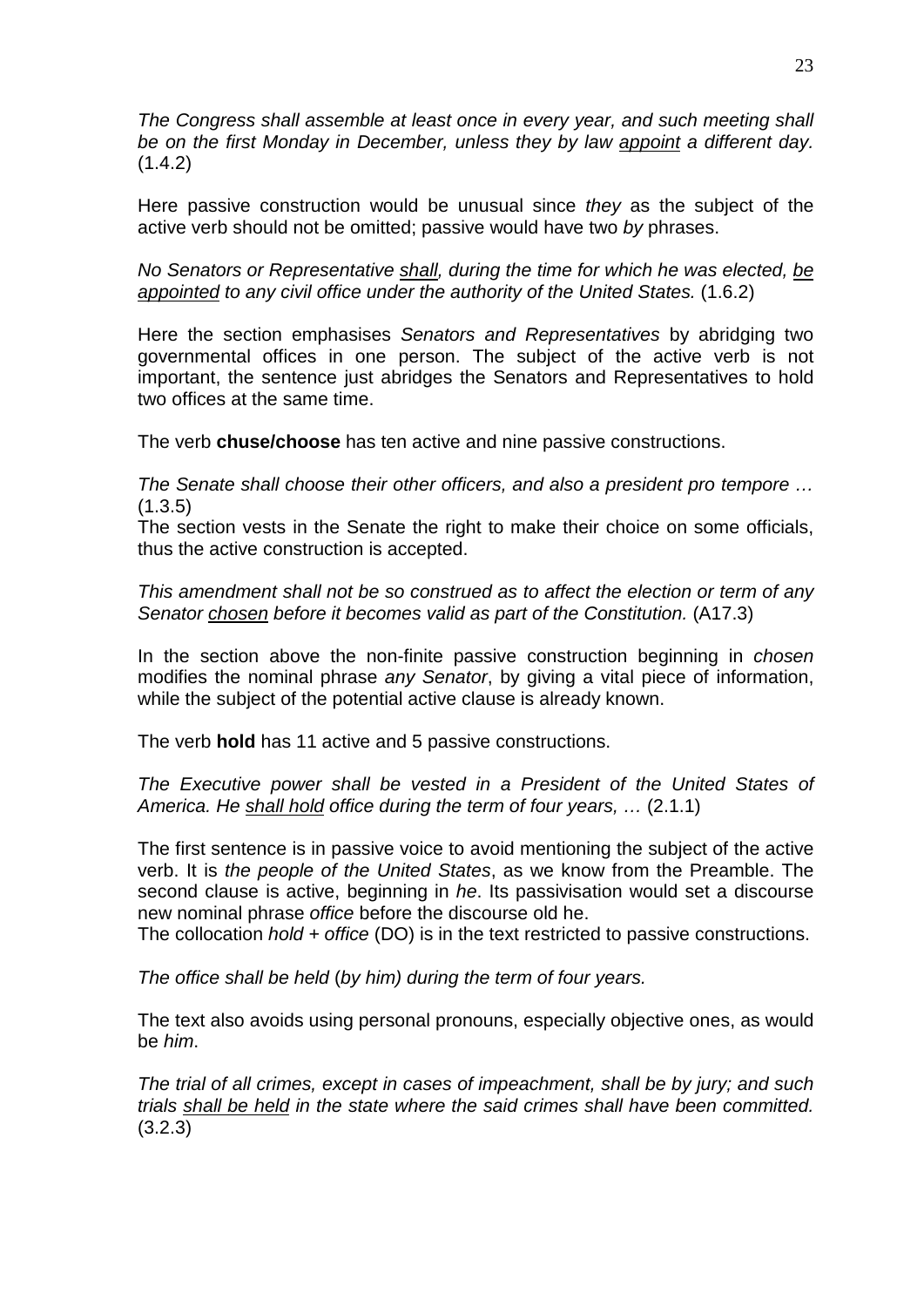The collocation *hold + prepositional phrase*, on the other hand, is restricted to active constructions in the text.

We have seen that the verb *hold* occurs with two different collocations, each having its own semantic value, and the most important for us, each of them is restricted to the use to either the passive or the active voice.

The table provides lexical verbs that occur in passive constructions most frequently:

| verb         | number of passive c. | number of active c. |
|--------------|----------------------|---------------------|
| abridge      | 5                    | 2                   |
| appoint      | 8                    | $\overline{2}$      |
| chuse/choose | 9                    | 10                  |
| construe     | 4                    | 0                   |
| deny         | 5                    | $\overline{2}$      |
| elect        | 9                    | 0                   |
| entitle      | 4                    | 0                   |
| hold         | 5                    | 11                  |
| make         | 9                    | 12                  |
| modify       | 6                    | 0                   |
| pass         | 18                   | 3                   |
| prescribe    | 4                    |                     |
| propose      | 5                    |                     |
| ratify       | 24                   |                     |
| vest         | 4                    |                     |

# <span id="page-23-0"></span>**2.4 Conclusion**

The results show very high presence of passive constructions as compared to the active ones in the text of the Constitution of the United States; also finite verbs occur more frequently in the constitutional text than it is the case in academic prose. General reasons for this can be sought in the nature of the legal language, which should possess qualities of objectivity, accuracy and economy; the items once specified do not need any additional specification.

The most frequent factors that favour the choice of passive construction over the active one are:

- the omission of the subject of the active verb, which has been already specified in one of the previous sections;
- the organisation of the text; in each section, the writers of the Constitution focus their attention on a specific field of legal life, thus the lines usually begin with the nominal phrases in question, which determine the choice between passive and active;
- the capacity of non-finite passive constructions, which can be either short or long, and may or may not carry additional information, e.g. adverb of time, adverb of place.
- restriction of verbs with a particular type of complementation to one of the options, as is the case with *hold*.